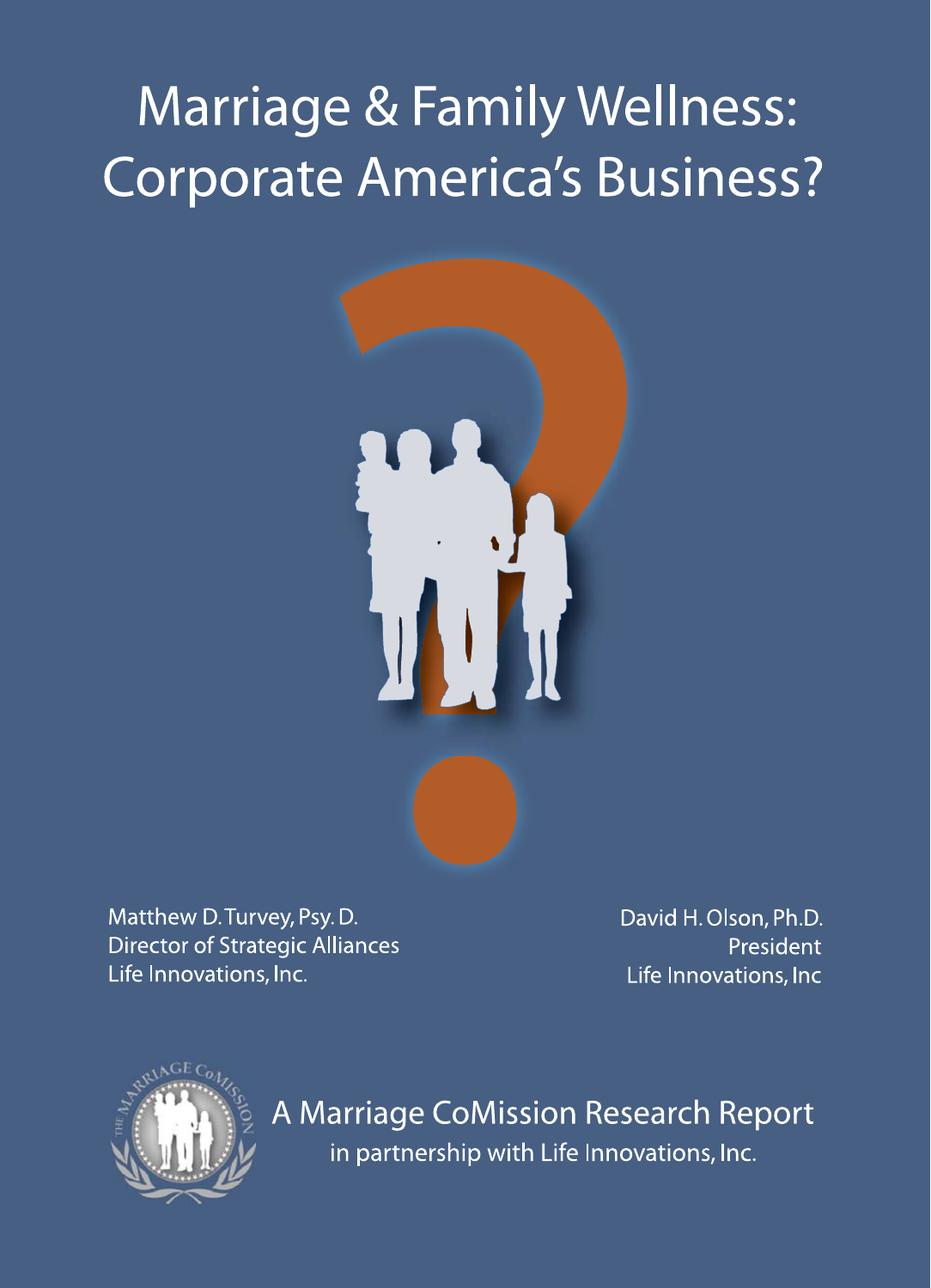# Marriage & Family Wellness: Corporate America's Business?

A Marriage CoMission Research Report

**MATTHEW D. TURVEY, PSY.D.** Director of Strategic Alliances Life Innovations, Inc.

**DAVID H. OLSON, PH.D.** President Life Innovations, Inc.

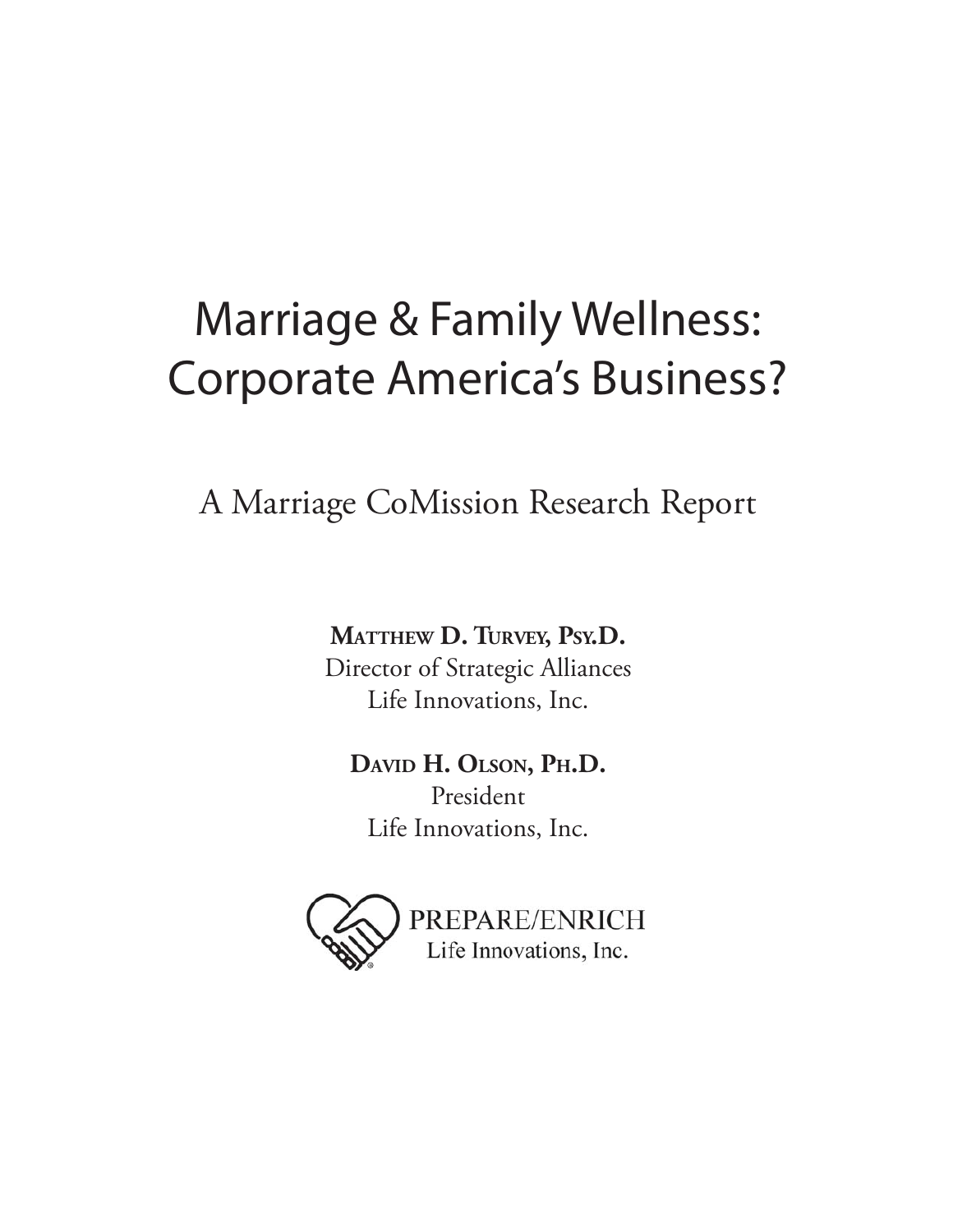Marriage & Family Wellness: Corporate America's Business? Copyright © Life Innovations, Inc. 2006 All rights reserved. PO Box 190, Minneapolis, MN 55440

Published by The Marriage CoMission

Created by Life Innovations



www.marriagecomission.com www.prepare-enrich.com

Obtain a free copy of this publication at the following web addresses: www.marriagecomission.com www.prepare-enrich.com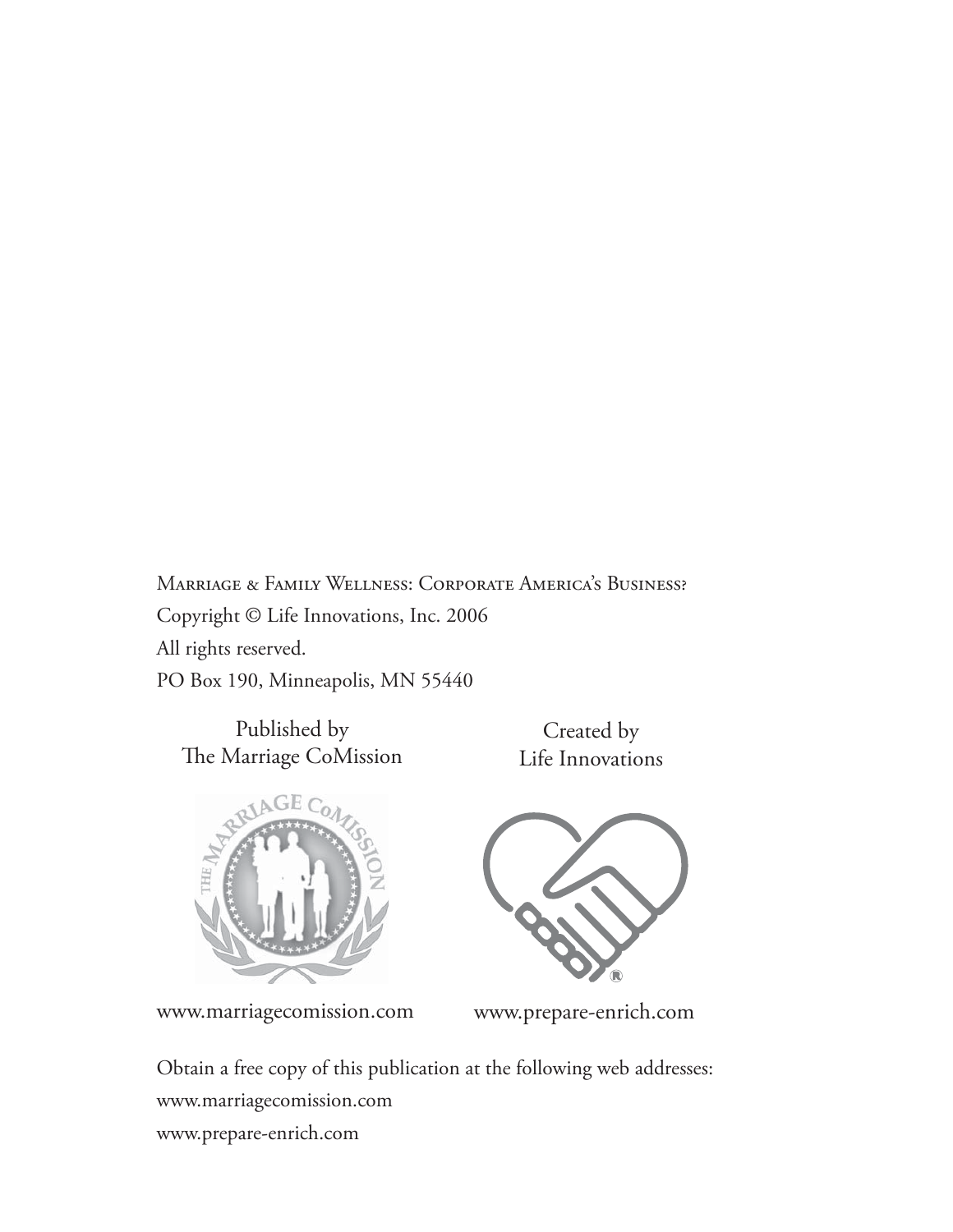# CONTENTS

| Preface                                                                       | $\mathbf{ii}$  |
|-------------------------------------------------------------------------------|----------------|
| <b>Executive Summary</b>                                                      | iii            |
| Corporate America's Business                                                  | 1              |
| The State of Marriage in America                                              | $\overline{2}$ |
| The Value of Marriage                                                         | 3              |
| Costs of Divorce & Marital Problems to a Company                              | 6              |
| Positive Benefits of Marriage for a Company                                   | 10             |
| What Can America's Companies Do to Promote<br><b>Stronger Marriages?</b>      | 13             |
| Conclusion                                                                    | 16             |
| References                                                                    | 18             |
| Appendix A: Strengths of Happy Couples:<br>A National Survey                  | 21             |
| Appendix B: Annual Cost of Divorce in the Workplace                           | 24             |
| Appendix C: Comparison of the Most and Least<br><b>Productive Departments</b> | 27             |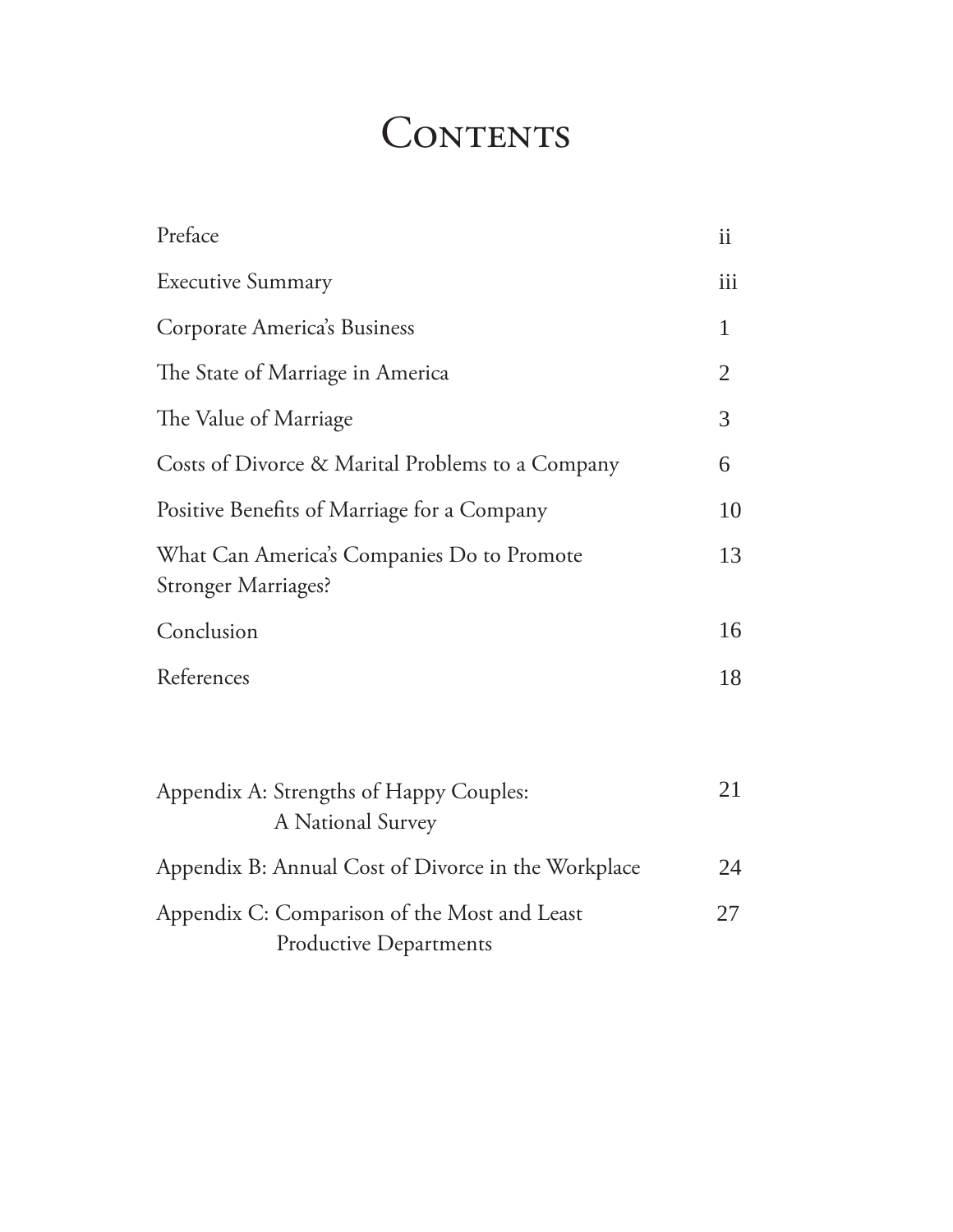# PREFACE

IN THIS REPORT DRS. DAVID OLSON AND MATTHEW TURVEY have framed for us a clear picture of why Corporate America has a stake in the renaissance of marriage and family in America. Consistent and compelling research supports what CEOs know intuitively: employees who enjoy relational health at home, in their marriage, and among their peers are more productive and make better leaders. David and Matthew have provided us with a report that will stand the test of Corporate America's boardrooms.

We also see in this report that the interests of business and the interests of our homes are not by nature at war. Our investigators show us that job satisfaction and marriage and family satisfaction actually feed each other … relational prosperity in the home and financial prosperity in business are linked together. Strong families led by strong marriages support strong businesses and ultimately, a strong community.

The brightest, most hope-filled future for our children and grandchildren will be served by a renaissance of marriage and family in America. Perhaps even our prosperity and competitive advantage in the global economy will also be linked to this relational renaissance. Will Corporate America step up and lead out?

What would happen if companies developed effective practices and benefits to grow the relational wellness of their employees; the faith community delivered stronger marriage and family ministries; great media with a winsome, honest message to the culture about marriage and the family saturated our cities; marriage and family service providers collaborated to share their expertise in producing a new generation of amazing resources and services; and city leaders and elders took responsibility for overlapping these efforts within their own community? We believe that a renaissance of marriage and family in America would take place!



JEFF FRAY, PH.D. **CHAIRMAN** NATIONAL STEERING COMMITTEE Marriage CoMission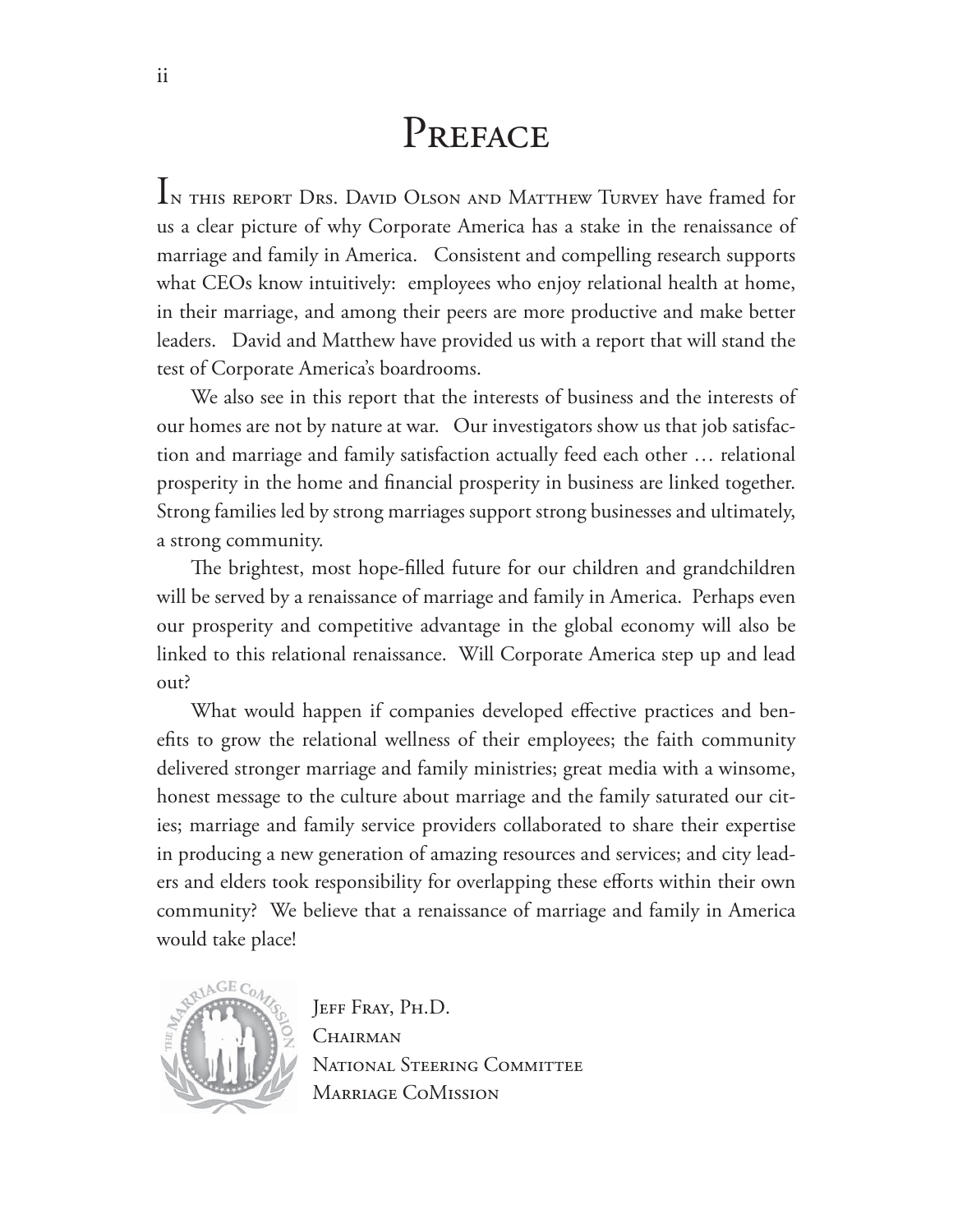### EXECUTIVE SUMMARY

 $\rm W_{\rm HLE\, TRADITIONALLY\, THE\, WORLD\, OF\, BUSINES\, and\, the\ world\ of\ marriage\,$ and family relationships have remained disconnected, it is clear they have a major impact on each other. Building marriage and family wellness improves a company's overall financial health, while ignoring these opportunities can decrease a company's profitability.

American trends in marriage and family life are changing rapidly. Over 90% of all Americans will marry at some point in their lives, yet almost 50% of these relationships end in dissolution, and cohabitation is quickly becoming the norm for couples of all ages.

Marriage, however, still confers certain unique benefits on participants. Based on a wealth of academic research, married people tend to have healthier lifestyles, live longer, have more satisfying sexual relationships, have more economic assets, and have children that tend to do better academically and emotionally.

Employees in failing relationships cost employers money. There are substantial productivity declines for workers in failing relationships. These workers often have serious health concerns: increased stress and anxiety, increased rates of depression, and increased rates of substance abuse. These workers directly cost companies in higher healthcare expenditures and indirectly through societal effects of broken families.

Conversely, employees in successful relationships increase profits for their employers. These workers are more stable, more committed to their employer, and are often considered more dependable and motivated. Employees in healthy relationships are also physically healthier, experiencing fewer chronic health problems like stress, anxiety, and depression, saving companies money in overall health care expenditures.

When companies invest in the physical and relational wellness of their workers, returns on investment can range between \$1.50 and \$6.85 for every dollar spent on these types of programs.

Relationships are no longer only the realm of clergy, counselors, and EAPs (Employee Assistance Programs). Companies wanting to increase their profitability will do well to realize that business takes place in the boardroom and the family room. It is in every company's best financial interest to understand how marriage and family wellness affect their business and to invest in the promotion of relational wellness.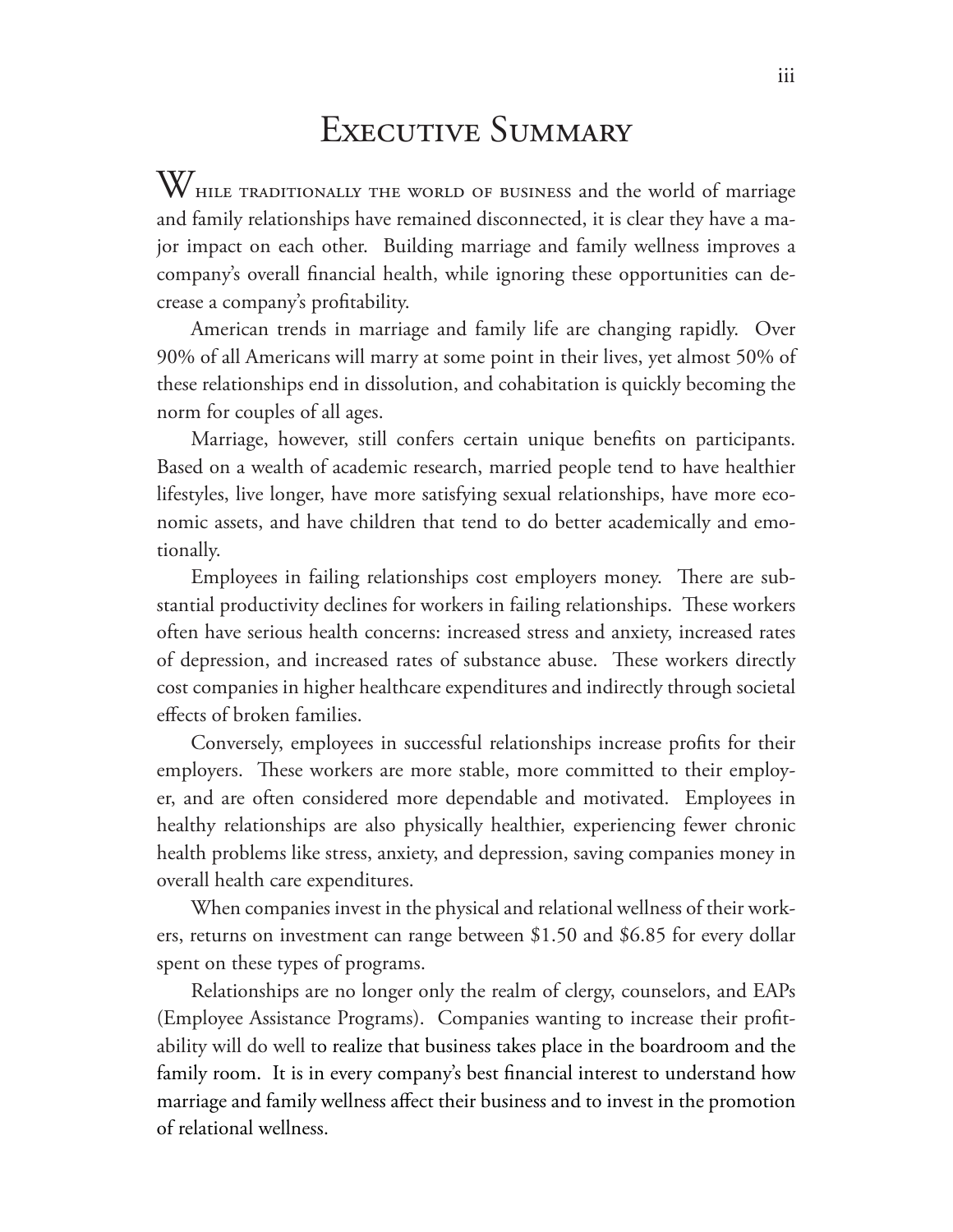# Corporate America's Business

Even though business and marriage can have major impacts on each other, they are more often thought of as completely separate aspects of life. The business world has typically underestimated the impact and value of marriage and family wellness in affecting financial outcomes for Corporate America. This document, however, will demonstrate how employees with healthy marriages and relationships can increase long-term profitability, and how employees with failing relationships can lead to decreased profitability.

Business and marriage have similar goals. They both seek to create positive relationships that will make their partners happy. They both typically use a team approach that involves working toward common goals. In spite of their commonalities and their mutual impact on each other, businesses do not always recognize the value of marriage or invest in the marital health of their employees.

Recent articles in popular media outlets have highlighted some companies' efforts to form bridges between these two worlds to promote the health and well-being of employees' marriages. These companies have argued that supporting these relationships makes good business sense. Consider these questions:

- Can the CEO of a publicly-traded company go to the Board of Directors and shareholders and say in good conscience that investing in relationships will actually lead to the financial health and well-being of the company?
- Is it reasonable to say that happily married employees lead to happily grow-• ing and profitable companies?
- Can accounting departments be convinced that expenditures to promote employees' marriage relationships are beneficial to the company and not just draining valuable resources?
- Should management and ownership stay out of the private lives of employees?

This report will examine the interdependence of marriage and business, especially when marital problems lead to divorce. The following vignettes il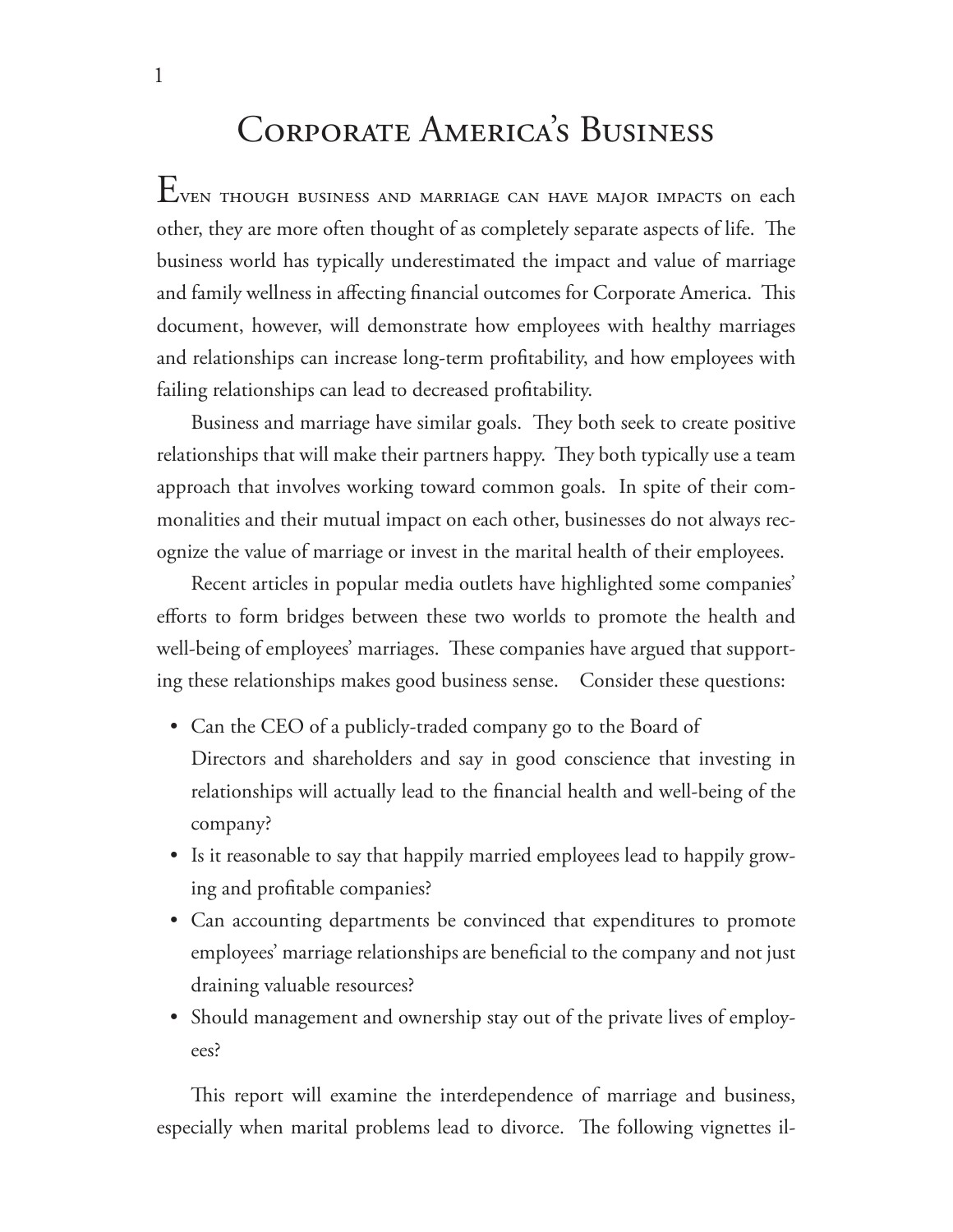lustrate the interdependence and interplay of marriage, divorce, and business in today's corporate culture.

The owner of a nationwide trucking company laments a sad fact. Every year *his HR manager must rehire a new long-haul driver to cover a vacated position. Why did the last driver leave the company? A year on the road had taken its toll*  on the driver's family life and led to his divorce – first from his wife, then from his *employer.*

The CEO of a large Midwestern pharmaceutical sales group knows she can not *maintain optimum productivity from employees in her distribution center and home*  office. The cause? Every time one of her employees divorces, she loses at least two years *of real productivity.* 

The principal of a large regional human resources consulting firm sees problems *for organizations with employees going through divorce. She notes, "How can we expect people to be productive when they're distracted? When you hire somebody, you're hiring the whole person...and whenever a person is undergoing divorce, that affects their ability to focus and concentrate in their business."* (Potts, 1999)

### THE STATE OF MARRIAGE IN AMERICA

 $T$ не United States has the highest rates of both marriage and divorce in the world. Marriage continues to be the most popular voluntary institution in that over 90% of individuals in our society marry at least once. Annually, there are about 2.3 million marriages and about 1.2 million divorces (U.S. Bureau of the Census, 2003). Each year, about half of all marriages occur between couples where one or both have been married before.

Because almost 50% of marriages will end in divorce, marriage is often seen as a risky decision. Most divorces involve children and more than 1 million children are impacted by their parents' divorce each year. The average age of individuals for first marriage is 27 for men and 25 for women. Most people who get divorced remarry, and the rate of remarriage is higher for younger persons and those without children. The average remarriage age is about 36 years of age for men and 33 years for women.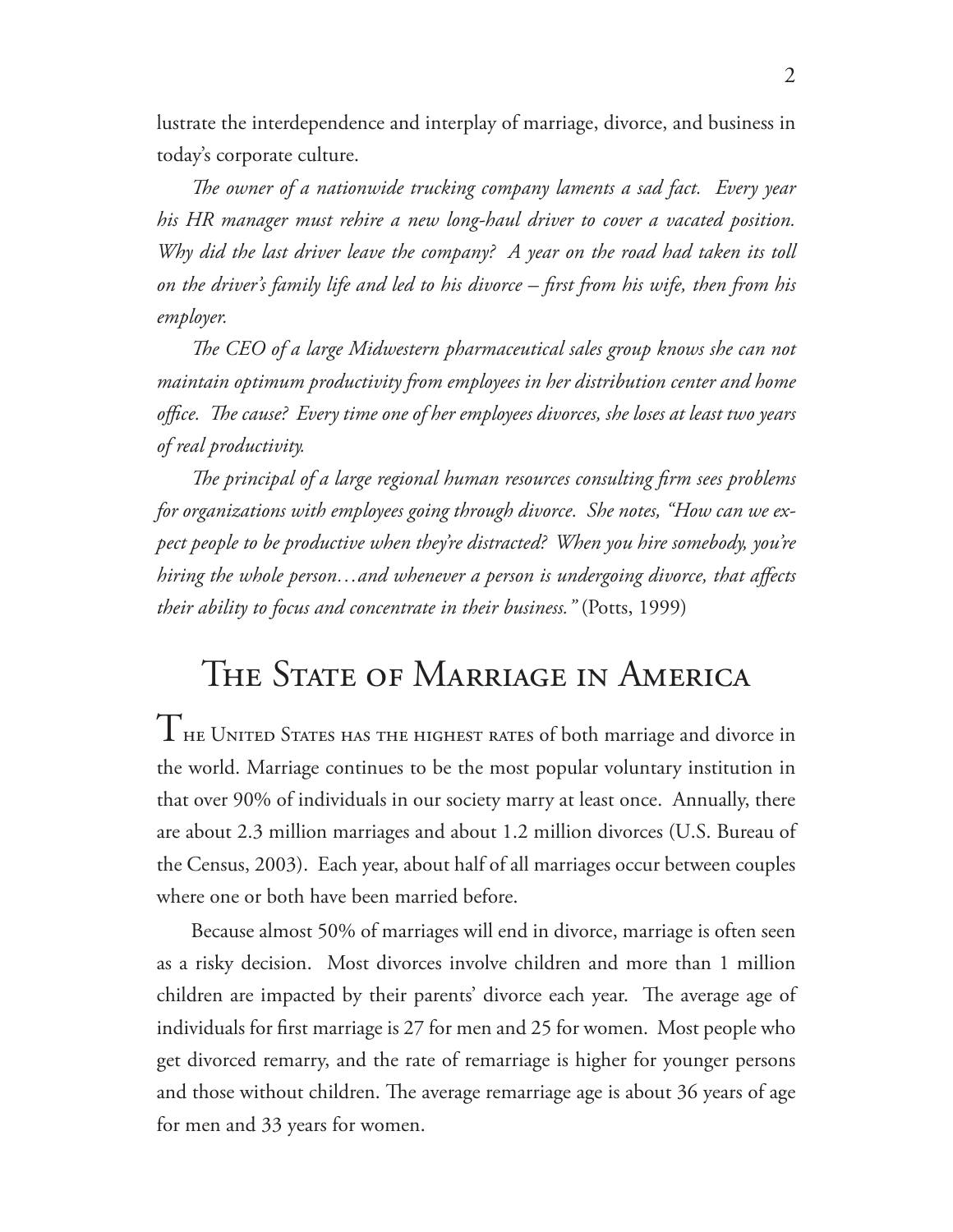In our society, the popularity of marriage is decreasing while the popularity of cohabitation is increasing. In 1970, about 68% of our society was married, but today the rate has dropped to about 60%. This rate varies considerably by ethnic group – 63% of Whites are married, 58% of Hispanics, and 42% of African Americans over 18 are married.

The rate of cohabitation has increased dramatically over the last two decades. The number of cohabiting couples has increased 1,000% since 1960

- 2.3 million marriages a year •
- 1.2 million divorces a year •
- Most people who divorce get remarried •
- 90% of Americans marry at least once •
- The cohabitation rate has risen 1,000% over the past 4 decades •

when only 500,000 couples were cohabiting. It is projected that there are now about 5 million couples cohabiting. Some of these are young couples that may get married to each other, but others are divorced persons that are unsure about whether to marry again. Further, research demonstrates that living together is not helpful marriage preparation. Instead, the trends indicate that couples

who cohabited prior to marriage actually have lower relationship satisfaction and increased risk of divorce (Waite & Gallagher, 2000).

# The Value of Marriage

 $F_{\text{OR COUPLES THAT ARE MARKED, there are a variety of positive benefits and}$ these benefits increase with happier marriage. Five key characteristics of happily married couples are that they have greater skills in areas of *communication, flexibility, closeness, personality compatibility, and conflict resolution* (Olson and Olson, 2000). These are the findings of a major national study comparing over 5,000 happily married couples with 5,000 unhappily married couples, based on the results of a comprehensive marital assessment called ENRICH. An im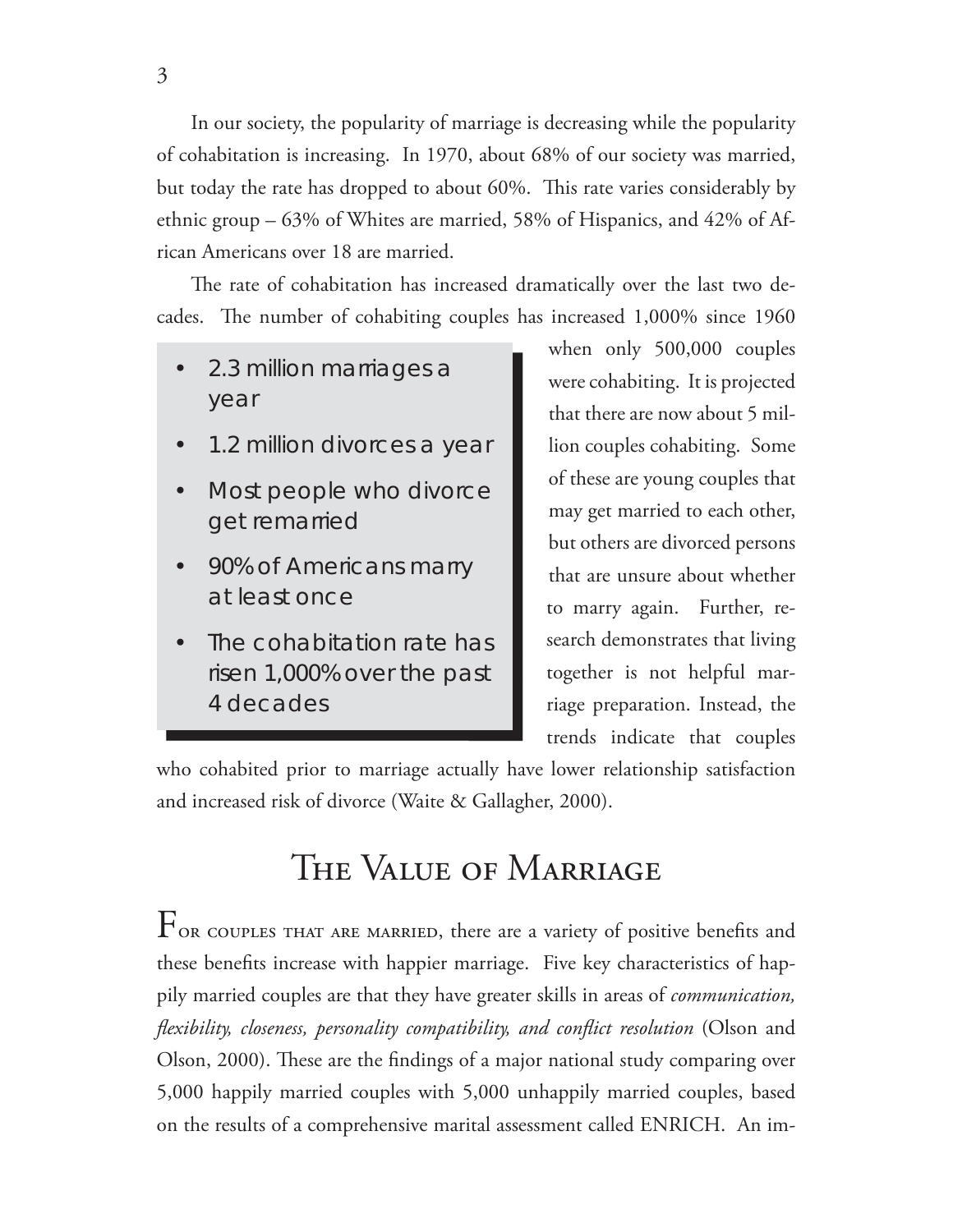portant aspect of these five areas is that they can be improved through increased education and skills-acquisition. More details on the study are reported in the self-help book *Empowering Couples* by David Olson and Amy Olson-Sigg and

in Appendix A. Other researchers have also recently shifted from studying the negative aspects of marriage (abuse, divorce, stepfamily integration issues) to considering the positive benefits of being married. Family scholars Linda Waite and Maggie

Gallagher co-authored a book entitled *The Case for Marriage: Why Married People Are Happier, Healthier, and Better Off Financially (2001).* This reference is based on original research synthesizing hundreds of cross-disciplinary scientific studies in the fields of psychology, sociology, law, medicine, and economics.

The authors investigate the effects of marriage on a broad In general, married people enjoy:

- better health •
- longer lives •
- more satisfying sex •
- more wealth •
- children who do better emotionally and academically •

cross-section of the American population and summarize their findings on the positive value of marriage. Married people tend to be healthier, live longer, have more wealth and economic assets, and have more satisfying sexual relationships than single or cohabiting individuals. In addition, children generally do better emotionally and academically when they are raised in two-parent families.

#### *Married people have healthier lifestyles*

People who are married tend to avoid more harmful and risky behaviors than do single, divorced, or widowed persons. For example, married people have much lower levels of problem drinking associated with car accidents, interpersonal conflict, and depression. In general, married people lead a healthier lifestyle in terms of eating, exercising, and avoiding harmful behaviors.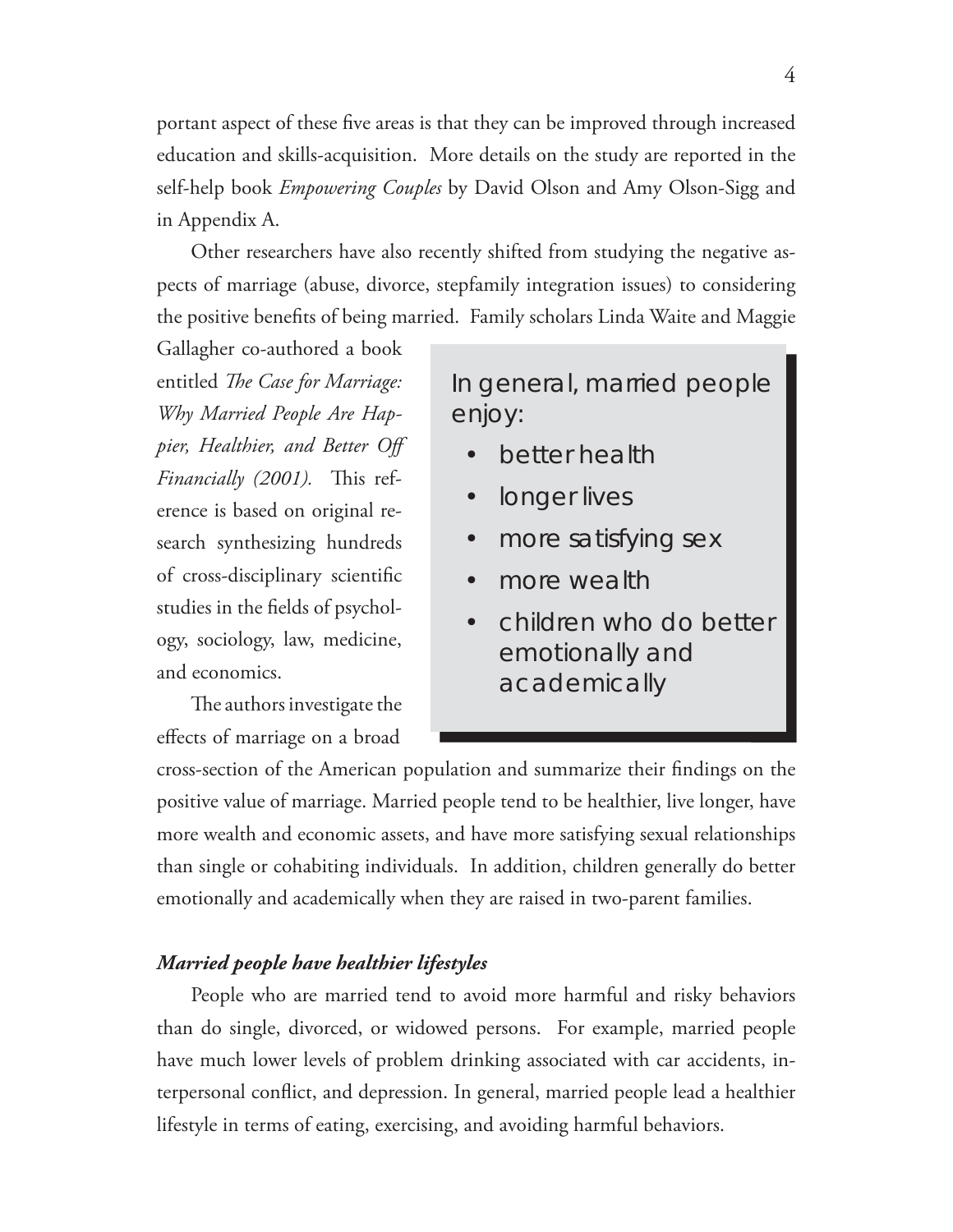#### *Married people live longer*

Married people live several years longer than do single, divorced, or widowed persons. This is often because they have the emotional support of their partner and more access to good health care.

#### *Married people have a more satisfying sexual relationship*

Over half (54%) of married males and 43% of married females are very satisfied with their sexual relationship. For cohabiting couples, about 44% of the males and 35% of females are very satisfied. The frequency of sex is also higher in married couples than with cohabiting and dating persons.

#### *Married people have more wealth and economic assets*

Because married couples can pool their economic resources, they tend to be wealthier. In fact, the median household net worth for a married couple is \$132,000, as compared to \$35,000 for singles, \$42,275 for widowed individuals, and \$33,670 for divorced individuals.

#### *Children generally do better in a two-parent home*

Children from two-parent homes tend to do better emotionally and academically. As teenagers, they are half as likely to drop out of school, they have higher grades, and they are less likely to have an unwed pregnancy. Children from two-parent homes also receive more parental attention (such as supervision, help with schoolwork, and quality time together) than do children from single-parent homes. In fact, children from single-parent homes have a much higher probability of growing up in poverty and experiencing a lower quality of life.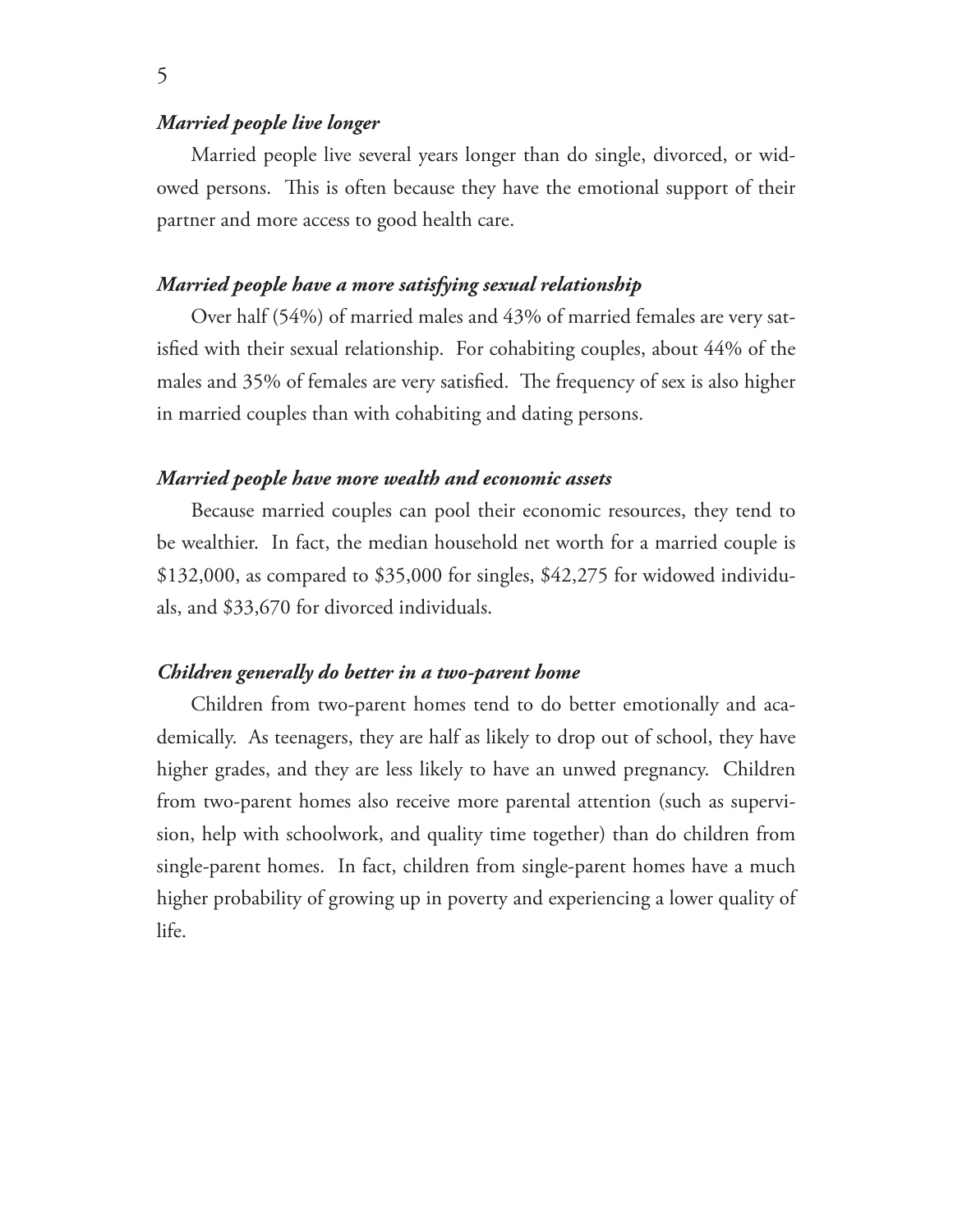### COSTS OF DIVORCE & MARITAL PROBLEMS TO A COMPANY

 $\rm As$  can be seen from the Waite and Gallagher review, there is overwhelming social science data supporting healthy marriage as an achievable ideal. But the question remains – should marriage and divorce be the concern of business owners and executives? Moving forward, let us begin to examine the empirically validated research that might convince an accountant, business owner, or CEO to invest in the marital health of employees. Current research and thinking (see pages 14 and 17) from the worlds of economics and social sciences highlight two major conclusions:

### *Happily married employees increase profi tability Unhappily married employees decrease profi tability*

The 1.2 million annual U.S. divorces cost taxpayers an estimated \$30 billion in federal and state expenditures (Schramm, 2006). Each divorce costs society about \$25,000 to \$30,000 because of the increase in costs of supporting people with housing, food stamps, bankruptcies, problems with youth, and other related expenses.

### *Marriage and divorce change dynamically over time*

In understanding the effects of marriage and divorce on business profits, it is important to note that it is not entirely useful to view employees as divorced or married. Being married and divorced are not static states of a person's life. They are dynamic pathways along which individuals are constantly progressing or regressing. Relationships are forever in flux, moving toward opposite ends of a spectrum of connection. Therefore, employees within companies are either in succeeding relationships and moving toward happy, satisfying marriages, or employees are in failing relationships and spiraling downward in dissatisfying, hurtful relationships that often end in the pain of divorce.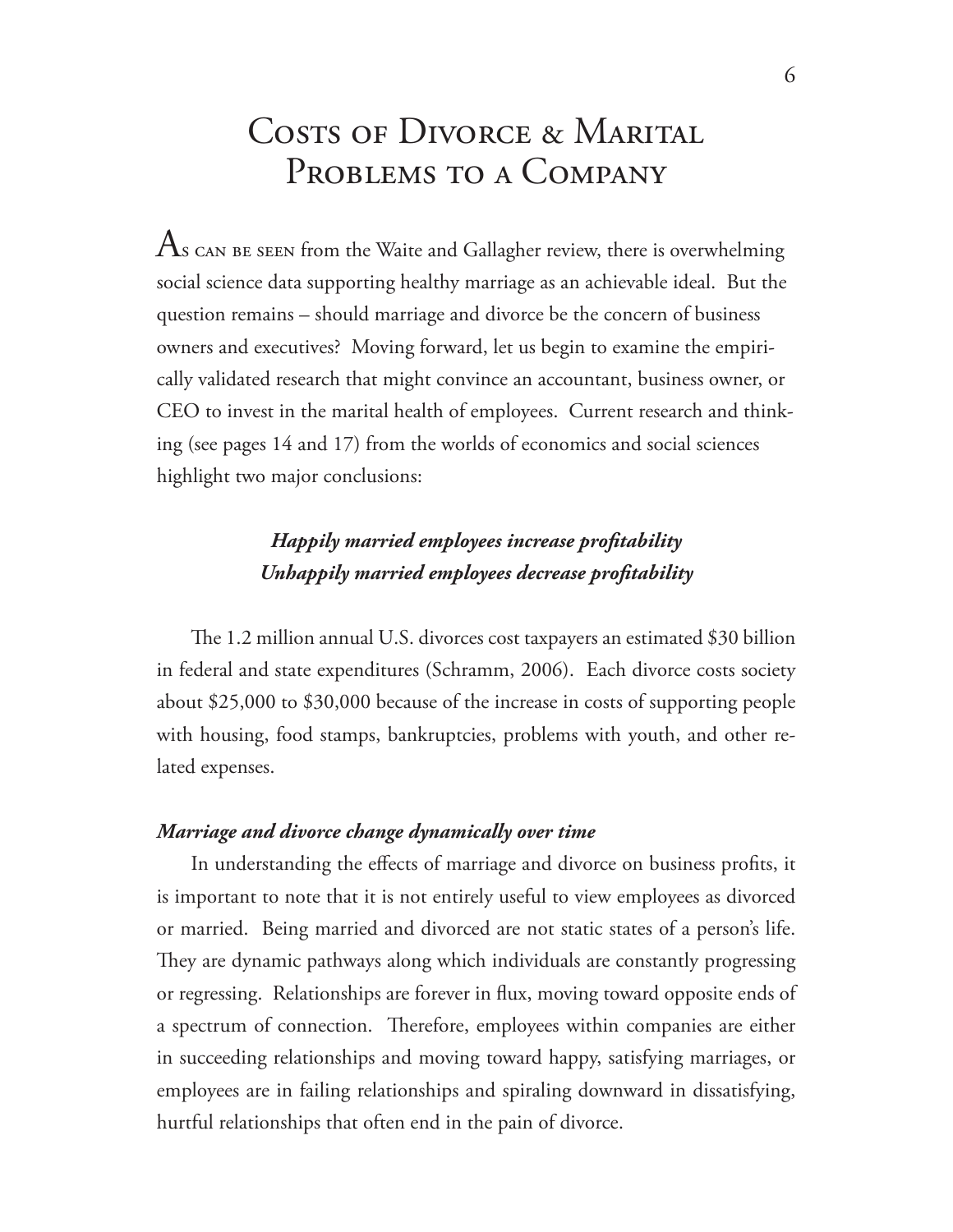#### *Failing relationships cost companies money*

One notable research project estimates that \$6 billion is lost by American businesses due to decreased productivity stemming from marriage and relationship difficulties (Forthofer, Markman, Cox, Stanley & Kessler, 1996). These expenses are borne directly by corporations, owners, and shareholders. Employees in failing relationships cost money to the companies for whom they work. An unprofitable work environment results from the many factors experienced by employees in failing relationships: increased absenteeism and presenteeism (being physically present but mentally absent), decreased health, increased anxiety and stress, and increased health insurance costs.

For an average employee making \$20/hr, the projected cost of that employee divorcing is over \$8,000. Appendix B contains a copy of a dynamic formula created by organizational development consultant Dr. John Curtis and his colleagues that can be used to accurately estimate how much money your company is losing per divorcing employee. This formula can also be found online at www. prepare-enrich.com/divorceformula, and allows you to input data from your company to obtain an accurate cost estimate of divorcing employees. With data provided from this formula, it becomes easy to see that unhappily married and divorcing employees decrease profitability.

#### *Marital problems often cause decreased productivity*

Productivity is hurt directly by marital problems (Forthofer, et al, 1996). Failing relationships can lead to affairs in the workplace, and up to 25% of these relationships lead to decreased productivity (Corporate Resource Council, 2002). Divorce can disrupt the productivity of an individual worker for as long as three years (Lavy, 2002). One recent study found that in the year following divorce, employees lost an average of over 168 hours of work time, equivalent to being fully absent four weeks in one calendar year (Mueller, 2005). This means that recently divorced employees are absent from work due to relationship-related reasons for over 8% of their annual time on the job.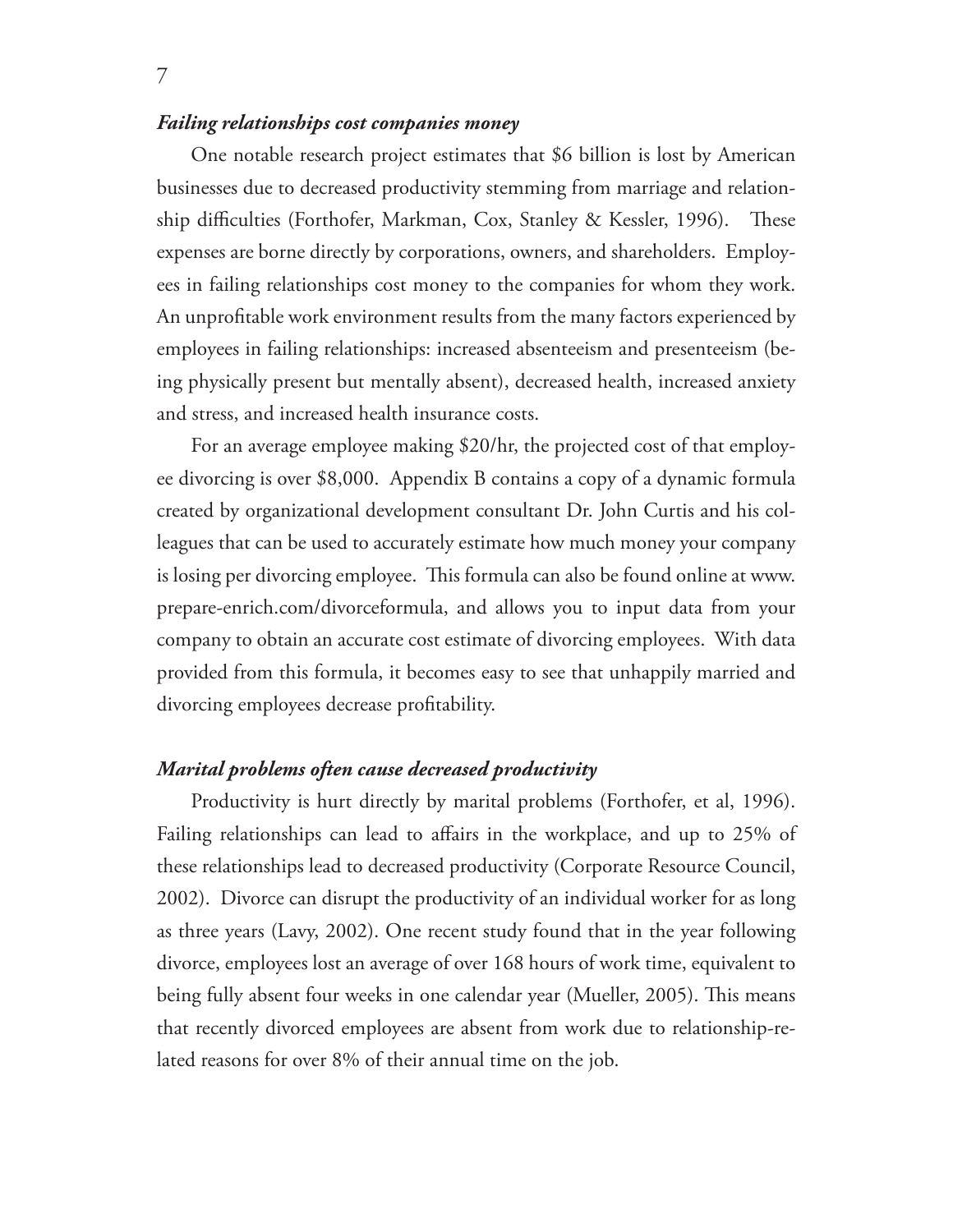#### *Divorcing employees often have serious health concerns*

Failing relationships produce stress and anxiety, and divorce is one of the most stressful life-events one can experience. These effects have direct implications for the workplace. When couples' marriages are failing and heading toward unhealthy and relational dis-ease, companies can bear the consequences in many ways. Primarily, as employees experience stress, their physical health suffers. Couples in marriages of poorer quality have lower immune functioning than people in more satisfying marriages (Waite & Gallagher, 2000). This marital stress spills over into job functioning.

Stress-related issues cost Corporate America \$300 billion annually (Velasquez-Manoff, 2005). Relationally stressed employees are more likely to have high rates of absenteeism and thus hurt a company's overall productivity. Perhaps even more damaging to companies' financial health is presenteeism, which may go unnoticed for longer periods of time (Prevent.org, 2006). Couples in failing relationships are more likely to resort to physical abuse or violence to resolve tensions at home, (Gallagher, 2002) and subsequent domestic violence costs Corporate America up to 7.9 million paid workdays of lost productivity annually (Corporate Alliance to End Partner Violence, 2006).

A recent study of one community also found a correlation between increasing levels of marital dissatisfaction and increased levels of diagnosable alcohol abuse disorders. In fact, unhappily married couples were almost four times more likely to have a partner abusing alcohol than in happily married couples (Whisman, Uebelacker, & Bruce, 2006). Those with alcohol problems skip or miss work 30% more than those without such problems (U.S. Department of Health and Human Services, 2004).

#### *Stress is a two-way street between work and home*

Work stress and overload consistently predict less positive marital relationships (Crouter, Bumpas, Head & McHale, 2001). A study of 447 working parents found that job stress has a direct influence on increased levels of depression (Vermulst & Dubas, 1999). In a vicious cycle, the subsequent stress from these hurting marriages then begins to manifest in the workplace, increasing stress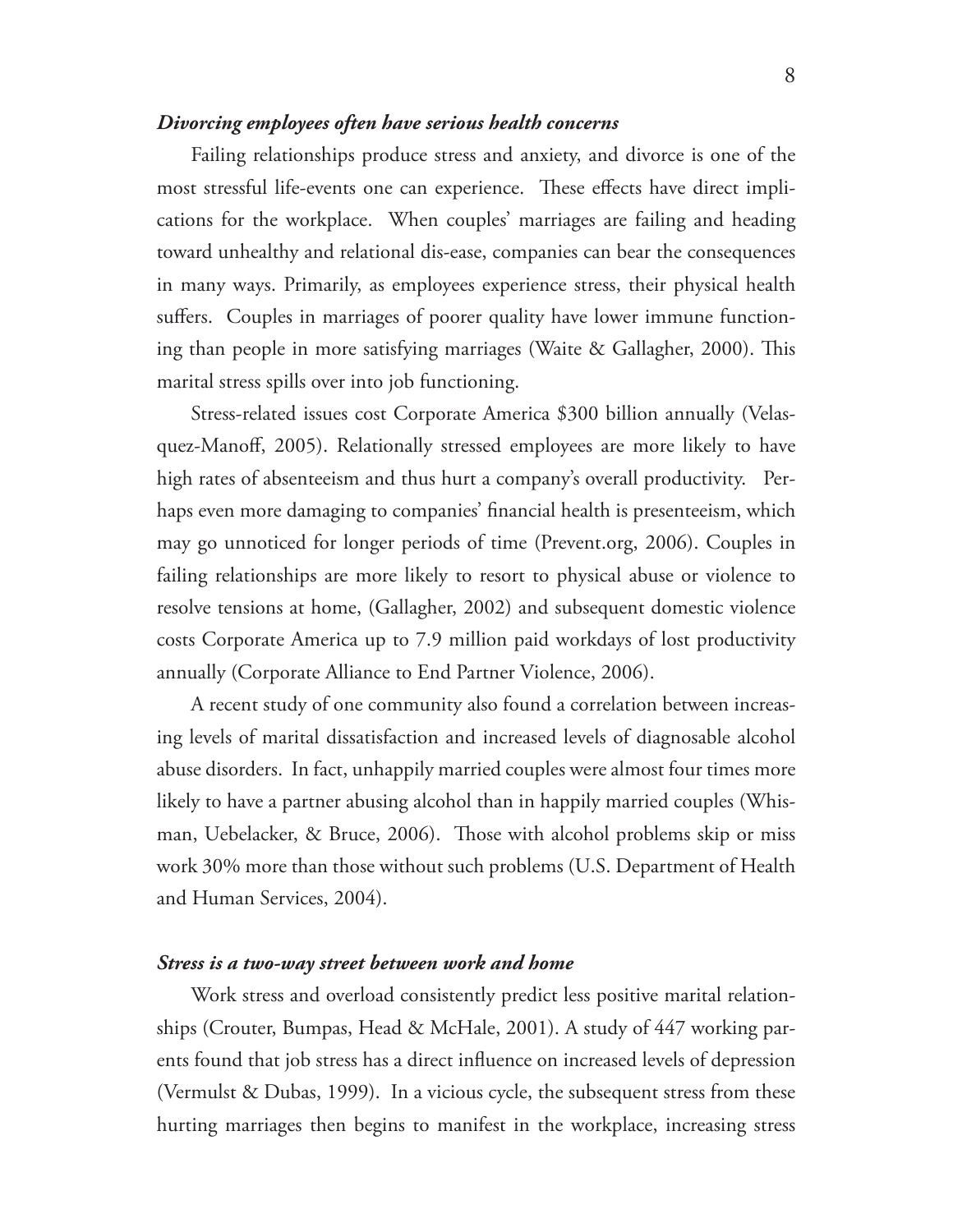there, leading to more stress at home, and the cycle continues. Depressed employees cost companies \$44 billion annually (Stewart, Ricci, Chee, Hahn & Morganstein, 2003).

#### *Higher healthcare costs*

The increased levels of stress, anxiety, and depression resulting from failing relationships lead to lower levels of physical health and increased risk for substance abuse problems. These health issues cost companies in higher insurance premiums and healthcare expenditures (Gallagher, 2002).

#### *Higher tax liability*

Companies often bear an increased tax burden due to the high social costs of divorcing couples. Divorce costs the nation approximately \$33.3 billion annually (Nock, 2003). The "average" divorce costs \$30,000 to local, state, and federal governmental entities (Schramm, 2006). These liabilities can not always be shouldered solely by individuals and often are transferred to corporations.

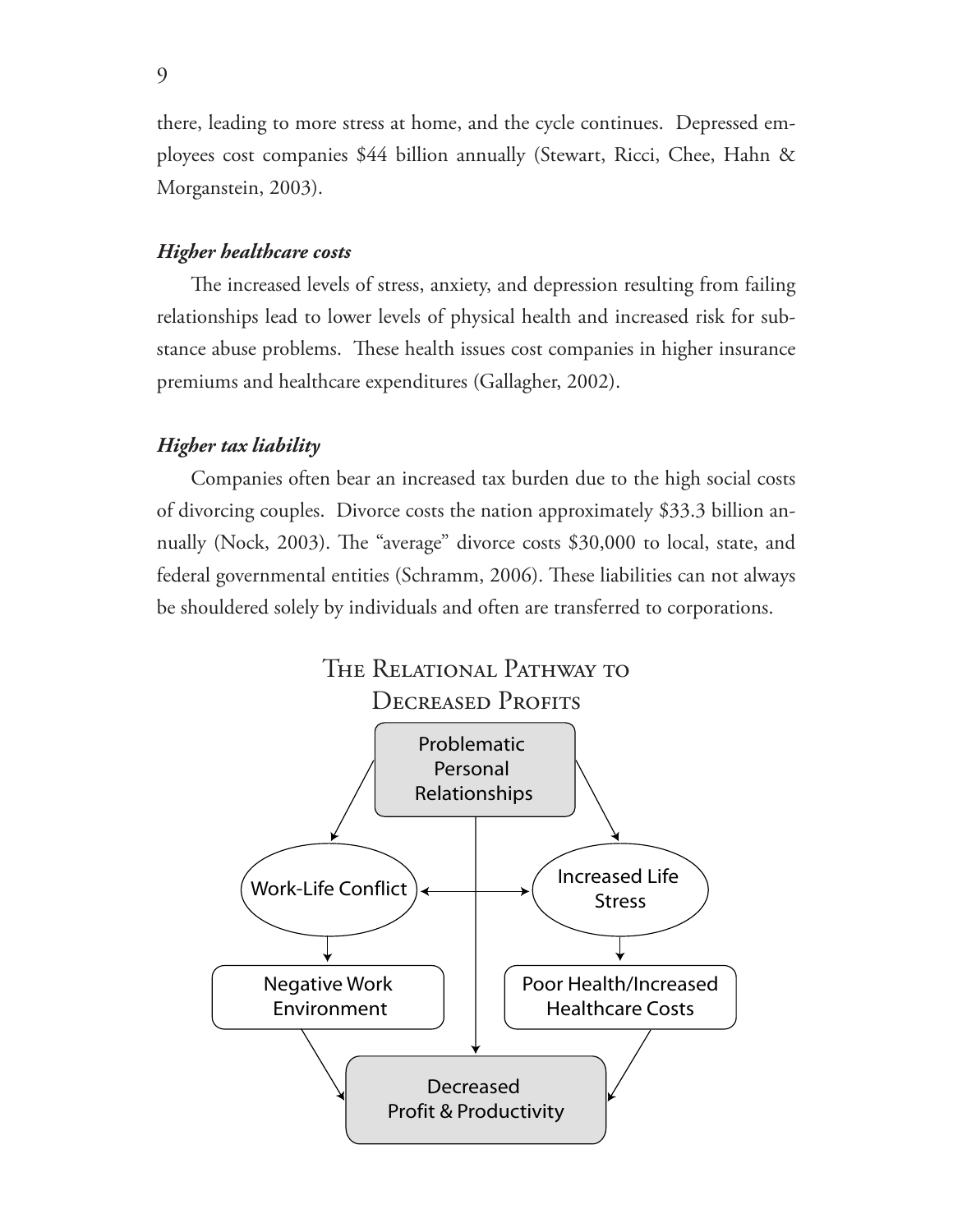## POSITIVE BENEFITS OF MARRIAGE for a Company

### *"You can't expect people to do well in their business if they've got problems at home."*

-S. Truett Cathy, CEO of Chick-fil-A, USA Today, June 22, 2006

 $O_{\text{RGANIZATIONS} \text{ NED TO REALIZE THAT MARKIAGE AND DIVORCE affect their}}$ financial bottom lines. Promoting healthy marriage can be a major part of any company's focus – good marriages lead to greater profits. With some flexibility in relating to employees and in determining what type of policies fit best with existing corporate culture, organizations can reap incredible benefits in the *loyalty of their employees, reduced turnover, increased productivity, and overall morale of the workforce.* 

#### *Happily married couples are more loyal and stable employees*

Married couples experience a socio-economic phenomenon known as the "marriage premium," a widely researched and documented trend (Gallagher, 2002). Married couples earn more than their unmarried counterparts; in many countries studied, married men earn up to 40% more than single or divorced men (Waite & Gallagher 2000). Happily married men have reduced job turnover rates, have lower rates of absenteeism, and are generally considered more dependable and motivated (Corporate Resource Council, 2002). A recent study found that when dual-income couples are happily married, they have a greater level of commitment to their employers (Curtis, 2006).

Companies that support families through corporate policy are seen as more desirable to work for. In fact, a recent survey of MBA graduates noted that 70% rated work-family balance as more important to them than salary (Chincilla & Torres, 2006). When considering that it costs 150% of a blue-collar worker's total benefit package to replace him or her, and 250% of managerial and sales professional benefit packages, it makes a great deal of sense to reduce turnover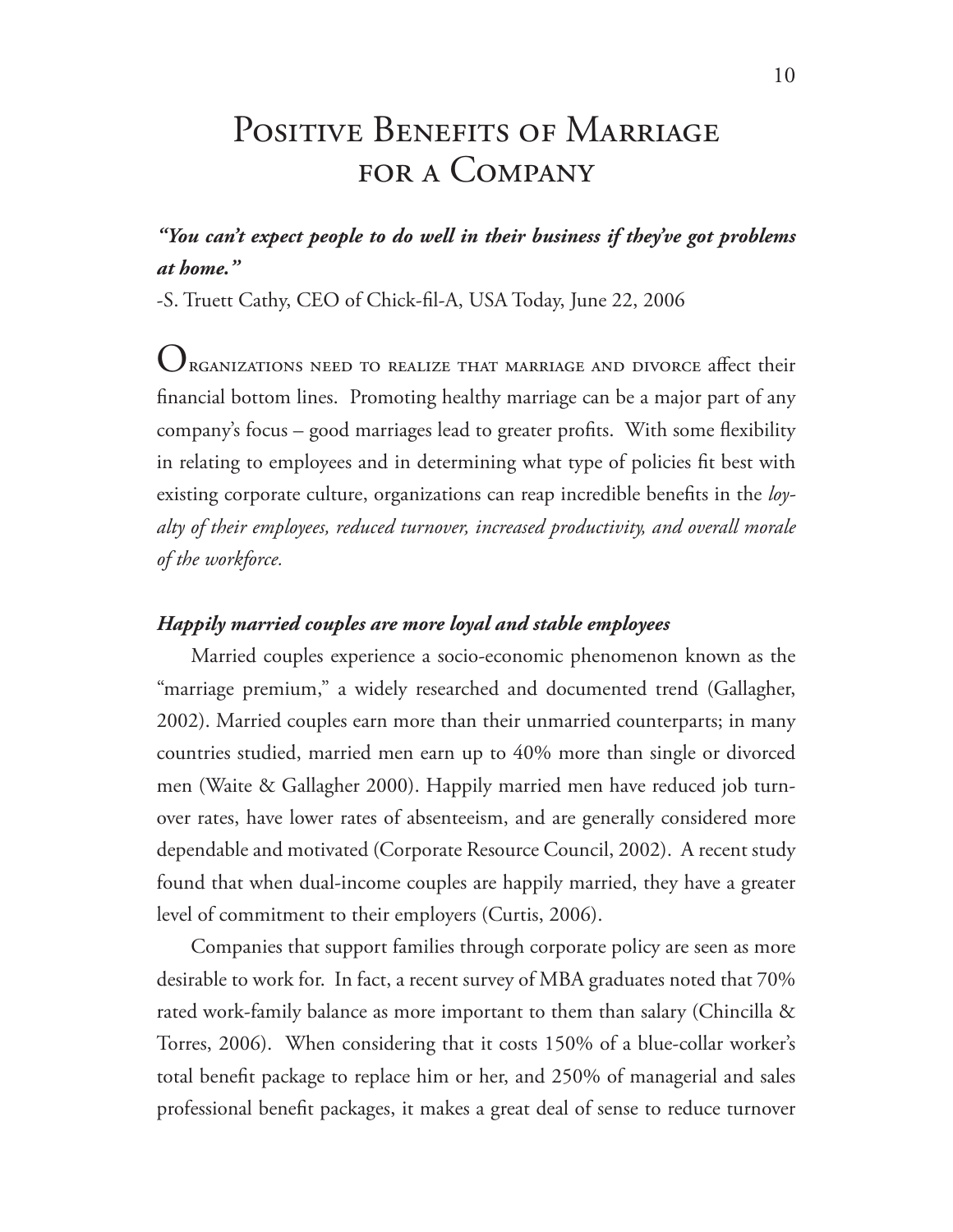and invest in employee relationship health (Tangri, 2003). All of these factors contribute to the importance of employees' marital and relational health to a company's overall health.

#### *Happily married employees are healthier*

Couples in successful relationships experience a number of positive health benefits. Immune system functioning is improved for happily married couples (Waite & Gallagher 2000). For males, being happily married is the equivalent of being 18 months younger than chronological age; for women this effect is approximately six months younger (Waite & Gallagher 2000). Obviously, workers who are healthier and younger tend to have lower rates of health service utilization and fewer chronic health problems (i.e., stress and anxiety-related conditions) and thus can lead to lessened expenditure on healthcare costs for employers.

#### *Relationship skills transfer from home to the office*

A recent study of office productivity compared the most productive and least productive departments on a wide measure of relationship skills (Olson, 2006). Despite equally high levels of work stress, the group with greater relationship skills from their couple and family relationships were found to be the most productive. See Appendix C for more details.

#### *Prevention programs are a great investment*

Federal and state governments spend \$1 to promote healthy marriages and relationships for every \$1000 spent to deal with the effects of family disintegration (Fagan & Rector, 2000). Many studies have examined the return on investment (ROI) attributed to employer-sponsored programs targeted at reducing stress and increasing workplace health. Estimates of \$1.40 - \$4.90 saved for every \$1.00 spent were found in one analysis of nine companies ranging in size from 50-50,000 employees (Goetzl, Juday & Ozminkowski, 1999).

Other studies have attributed an ROI of up to \$6.85 for every dollar invested in employee wellness programs (Tangri, 2003). Disease management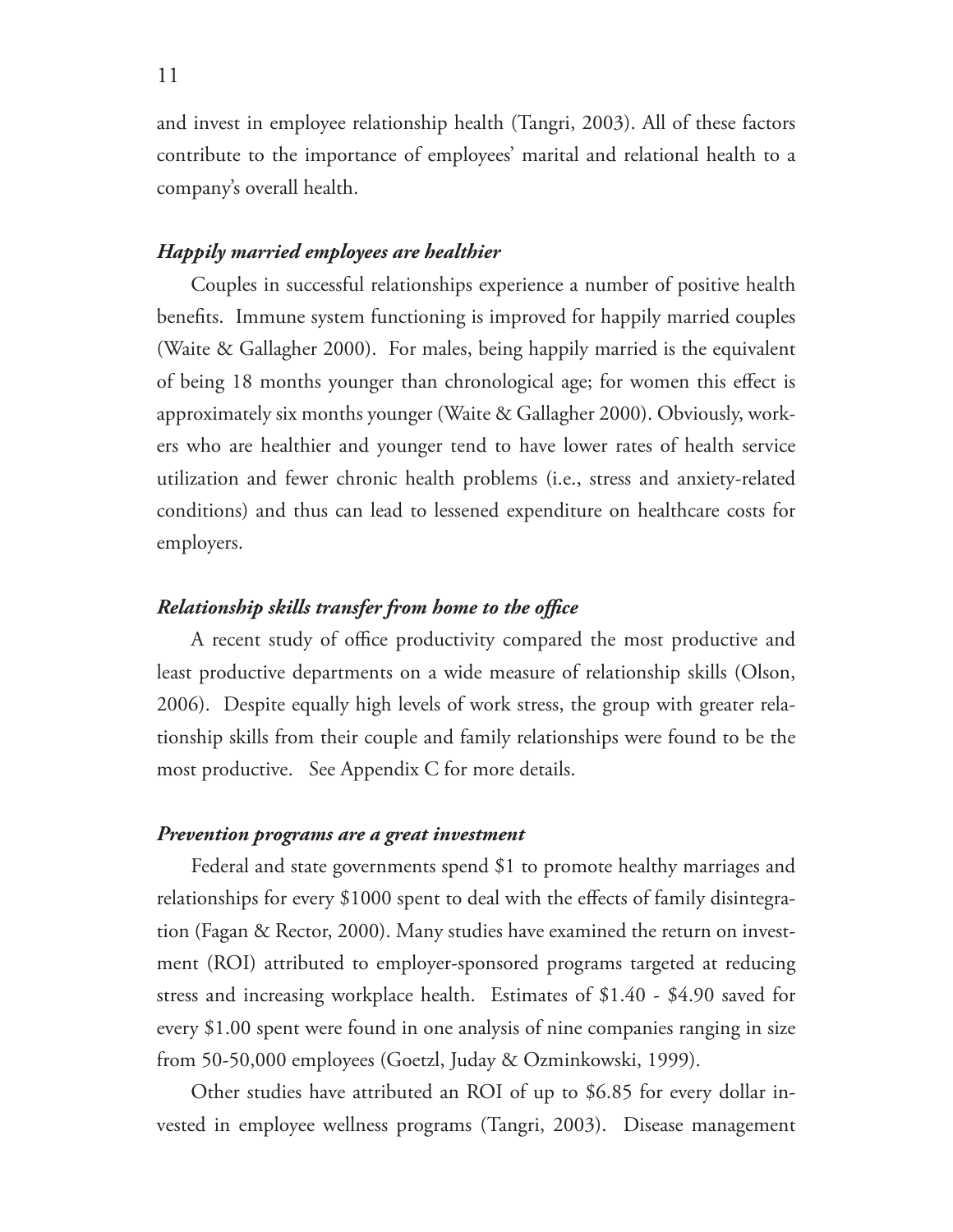companies work in concert with large healthcare insurers to guide employees at high risk for excessive healthcare utilization to better manage their health behaviors. These companies consistently guarantee an ROI of at least \$1.50 for every dollar spent on their services (Wilbert, 2006). Relationship management operates under the same premise – that by helping employees monitor their high-risk relational behavior, employers can see a positive ROI.

#### *Happily married couples increase company profi ts*

In general, happily married employees make a more productive work environment. This environment is wholly conducive to a healthy financial bottom line. When companies consider that happily married workers are healthier, more productive, and result in lowered liabilities, it becomes clear that happily married employees increase profitability.



12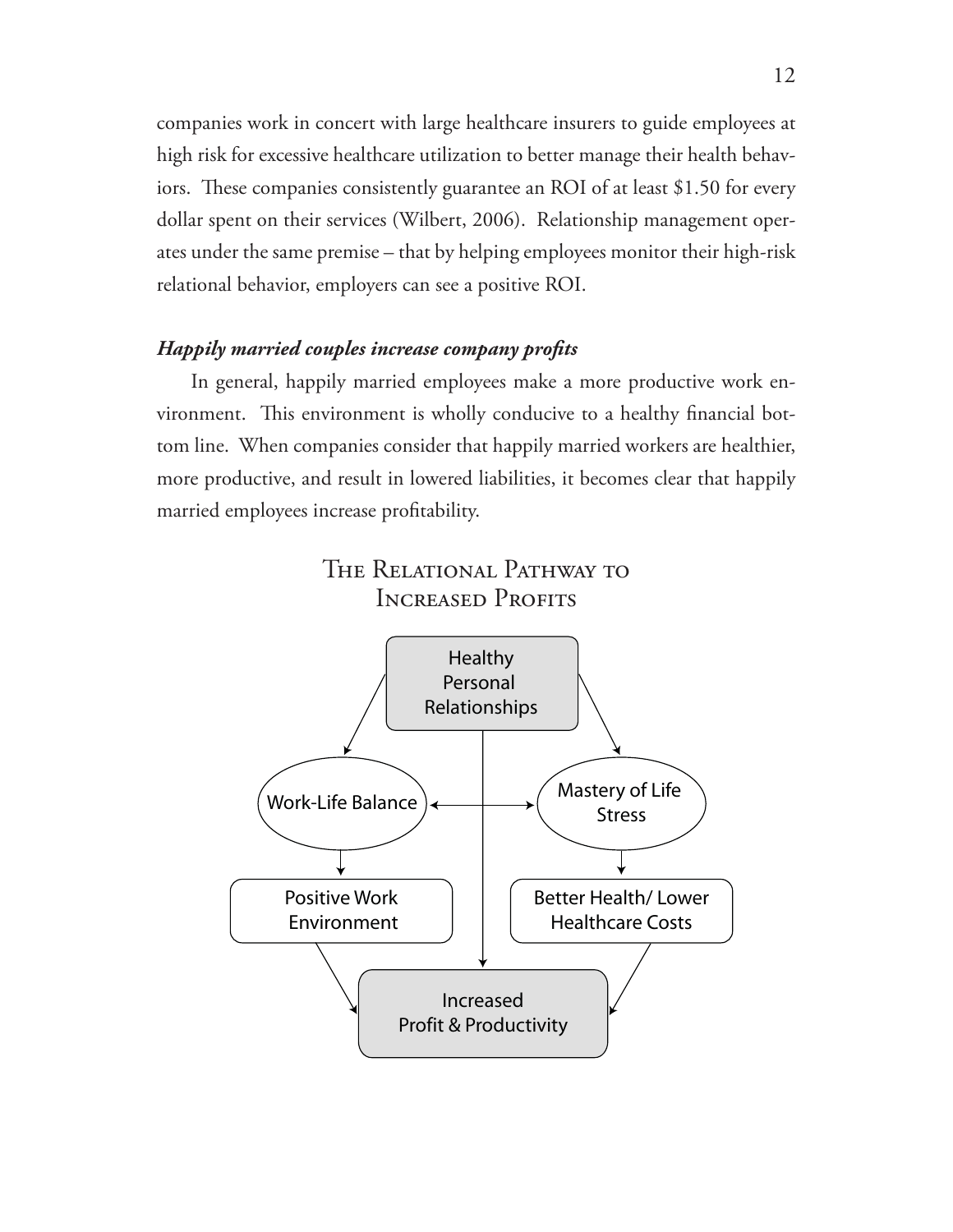# What Can America's Companies Do to PROMOTE STRONGER MARRIAGES?

W HAT CAN COMPANIES DO TO AVOID THE NEGATIVE EFFECTS of failing relationships and harness the power of promoting succeeding relationships? It is easy for organizations to "talk the talk," but walking it out in everyday practice is much more difficult. The chasm between policy and practice is often huge.

Of 384 Fortune 500 companies that offer paternity leave to new fathers, only 9 companies have ever received such a request for leave (Curtis, 2006). Individuals too often feel that requesting assistance is a sign of weakness or that they will be quickly passed over when it comes time for a promotion.

Research into how companies can become more marriage and family-friendly has highlighted a four-step process through which organizations progress as they move from policy to practice. Policies and practice within companies can be *polluting* or *enriching* and they can either be *systematic* or *discretionary,* as shown in the chart below*.* In quadrant D, companies have no family-friendly policies; in quadrant C there are a few friendly policies, but employees do not utilize them; in quadrant B, companies have policies and put them into practice; finally in quadrant A, companies have a family-responsible culture in which policy and practice intersect (Chinchilla, & Torres, 2006).

|                     | <b>ENRICHING</b>                                 | POLLUTING                                            |
|---------------------|--------------------------------------------------|------------------------------------------------------|
| SYSTEMATIC          | <b>FAMILY FRIENDLY</b><br><b>BUSINESS</b>        | NO FAMILY FRIENDLY<br>POLICIES                       |
| <b>ISCRETIONARY</b> | <b>MANY GOOD POLICIES</b><br><b>BUT NOT USED</b> | C<br><b>FEW GOOD POLICIES</b><br><b>BUT NOT USED</b> |

### Family Responsible Employer (FRE)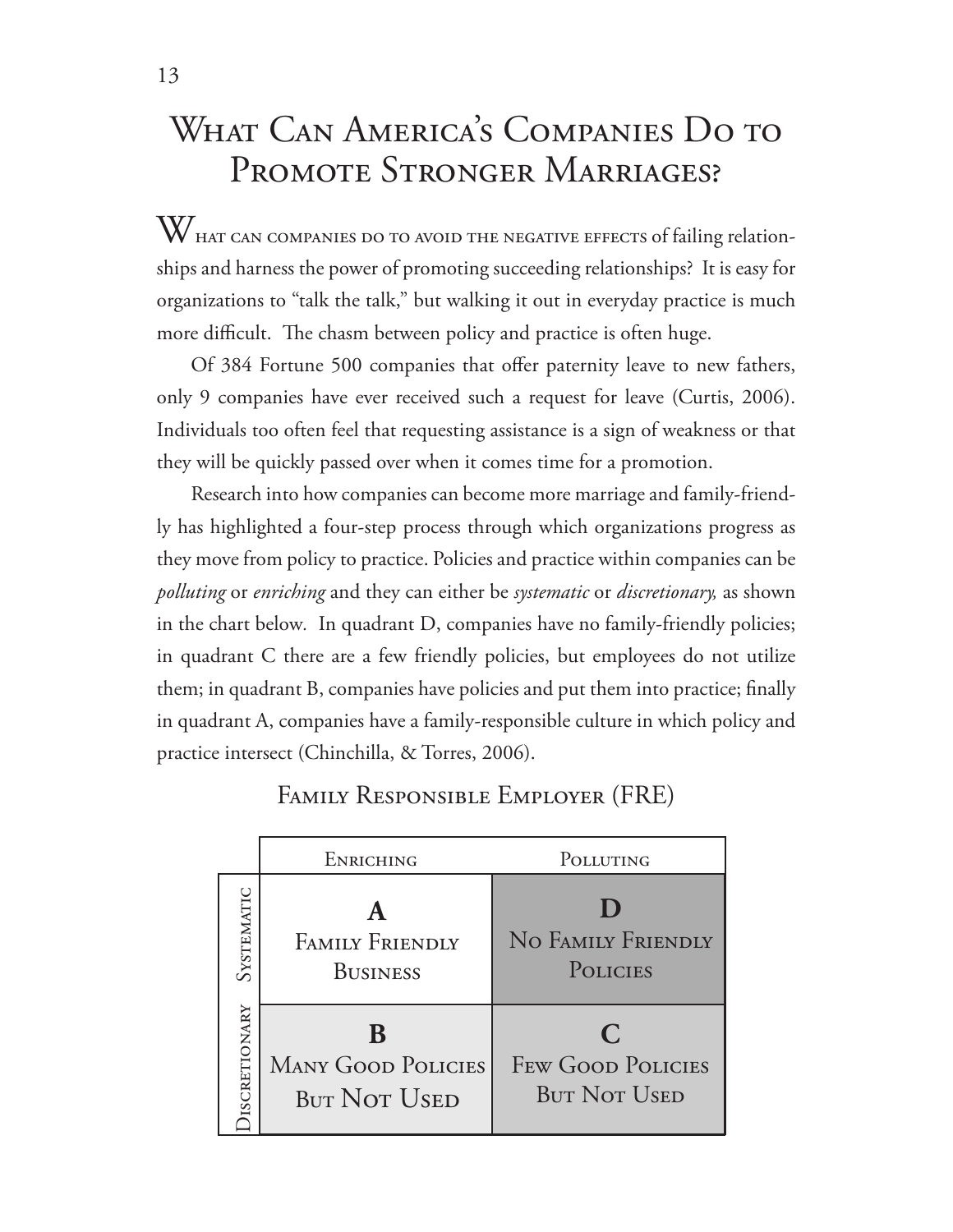To create and implement a marriage-friendly organization requires leadership from the top. It will likely also require an investment of capital into relationship-based programs that can improve the long-term financial benefit to the company. It may be true that companies beginning to invest in the relational health of their employees see an initial dip in profitability or productivity as employees "test the waters" of a new culture. Some employees may become newly aware of relationship difficulties that do not resolve themselves overnight. In due time, however, it is believed that companies will see a positive ROI for the money and time invested into employees' relationships.

A good example of the type of leadership required is the founder of Chickfil-A, S. Truett Cathy, who has implemented marriage-friendly policies and programs for the 600 employees of his company as well as 1200 franchise operators. The company offers lunchtime relationship educations sessions, marriage retreats, and all stores are closed on Sunday so that families can have more time together. He and his wife of 57 years, Jeanette, received the Smart Marriages Impact Award for 2006 for his significant contributions to marriage within a corporation.

In creating a corporate culture that values relational wellness, business leaders have many available options. Choosing among these may be difficult, but the following are offered as a quick glimpse into a continuum of benefits that can be offered to employees to create a positive corporate culture that supports healthy relationships:

- **Know your company's relational starting point via valid relationship • assessment tools.** Without an accurate picture of how your workforce is currently functioning in relationships, the effectiveness of the next three steps can not be maximized. By understanding the general and specific relational health of your workforce, you can tailor interventions, track progress, and prove the effectiveness of implemented measures.
- Offer marriage and relationship education to increase overall relation**al wellness.** Consider a variety of marriage and relationship education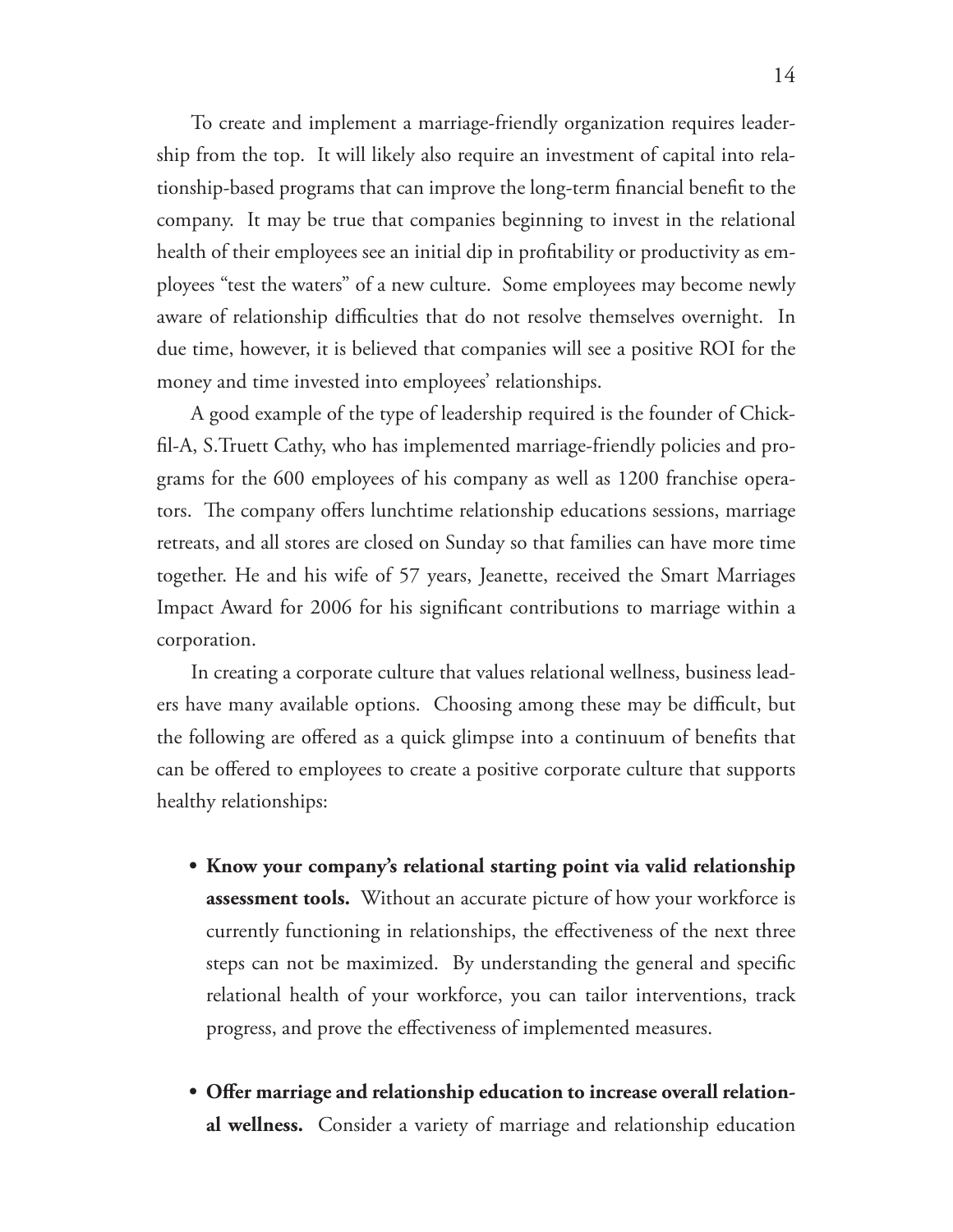opportunities to employees that are free or offered at minimal cost. This could involve a monthly speaker, 2-3 hour short courses on relationship skills, and day retreats. This may also include marriage relationship libraries in the human resources department, audio recordings for check-out, and retreats or seminars for employees offered throughout the year.

### What could your company do?

- Assess your employees' relational strengths and weaknesses
- Offer marriage & relationship education to improve relational wellness
- Offer "relational coaching" as a component of EAP services
- Offer a continuum of professional services for intervention as an employee benefit
- Offer relational coaching **through your existing EAP structure.** Many companies already have EAP services in place. By re-tooling EAP programs to be more marriage, family, and relationship sensitive, employers can avoid many of the effects of failing relationships. When corporate policy is put into practice via EAP standards,

employees see consistency among areas of functioning and feel more comfortable accessing necessary services.

**Provide access to professional services for intervention.** When em-**•** ployees know that their job can remain secure after seeking help for serious relationship issues, they are more likely to utilize these services. When considering the major time and financial expenses of replacing a worker lost to a failing relationship, it is cost-effective to provide or subsidize off -site professional services to increase the chances of relationship survival. These services often include time-limited, intensive intervention or lengthier, traditional counseling models.

In addition to this continuum of benefits that will take time and resources to develop, companies can also begin immediately changing corporate culture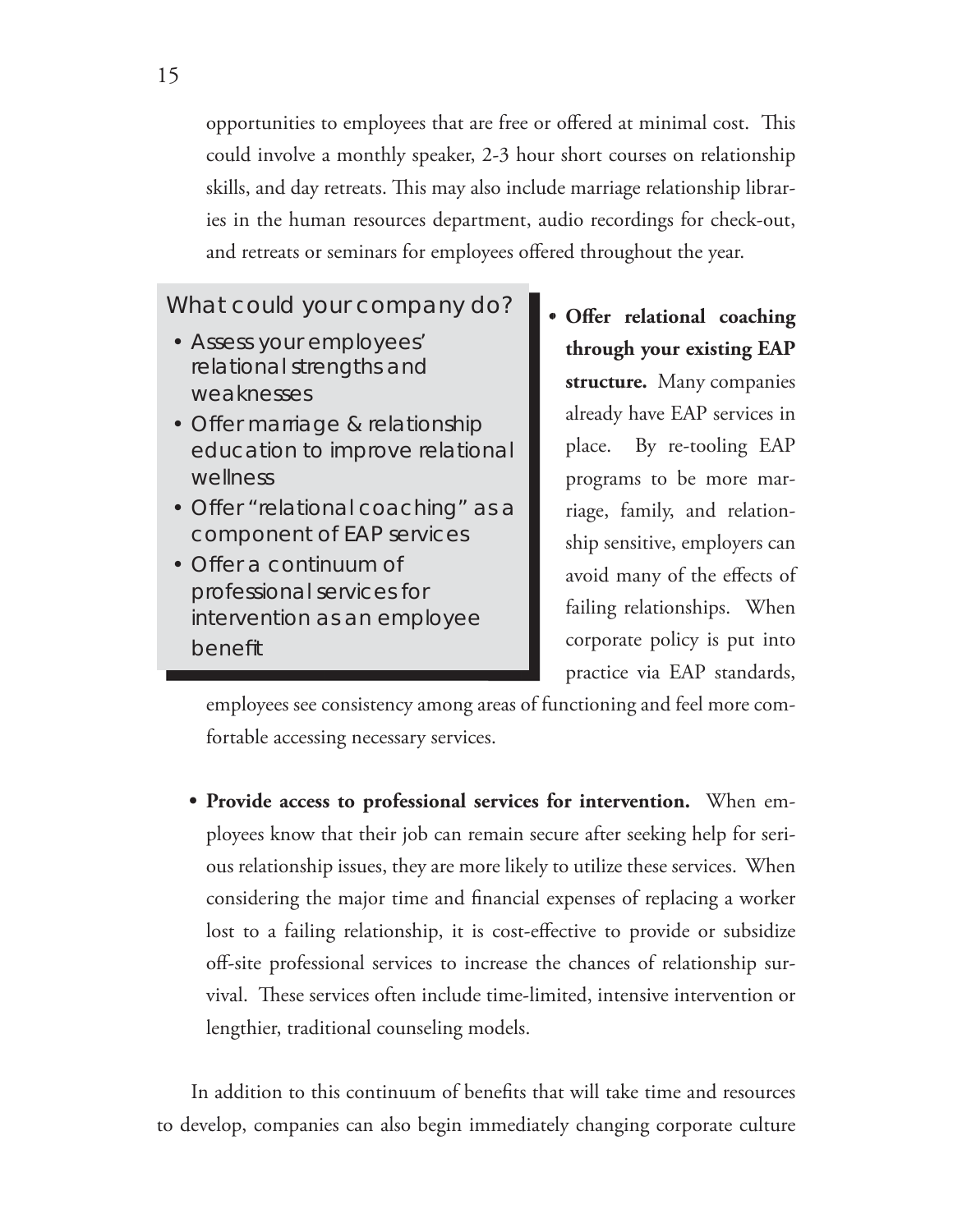by considering the following specific relationship-friendly practices:

- For employees that often travel, consider offering occasional spousal travel vouchers. Professionals that are often on the road could be sometimes allowed to bring their spouse on a trip. Usually the hotel room is already being paid for by the company and so the spouse might simply have to pay for travel expenses.
- Encourage the formation of employee focus groups that can propose pro-• grams and policies that are marriage and relationship-friendly. According to a recent *Fortune* cover story, Wal-Mart has seen great success in its efforts to be environmentally-friendly by forming "sustainable value networks" – made up of executives, suppliers, interest groups, and government regulators (Gunther, 2006). A similar model to address relational fitness issues would be beneficial.
- Consider creative work arrangements for certain employees. Job-sharing •can divide workload between employees and allow greater flexibility for family needs. The Best Buy corporate offices in Minneapolis allow 2,000 employees the chance to work whenever and wherever they choose, provided performance standards are achieved. Productivity gains have averaged 10%-20% (Thottam, 2005).

### **CONCLUSION**

BUSINESS IS DRIVEN BY PROFIT. Employees in healthy marriages can increase that profit, while employees in failing relationships decrease that profit. The chasm between the boardroom and the family room is closing. No longer can the relationship issues of your workforce be ignored or passed over. It could be irresponsible – fiscally, socially, and ethically – to ignore how marriage and divorce affect your company's financial bottom line.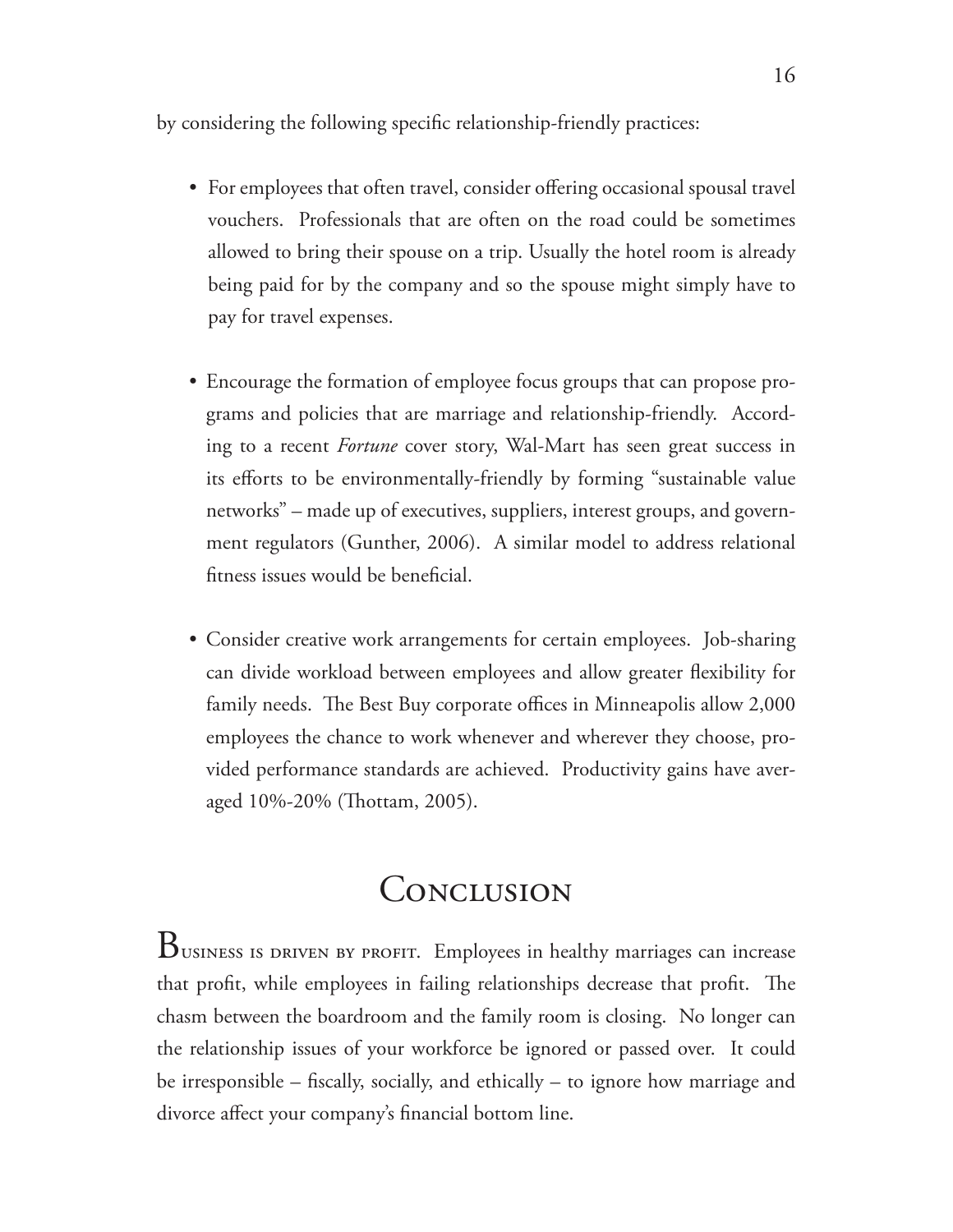Relationships are no longer only the realm of clergy, counselors, EAPs, and social workers. Relationships are incredibly influenced for better or for worse by the policies and practices found within the corporate environment. Companies working to become increasingly profitable will do well to realize that "business" takes place inside and outside the workplace. Inasmuch as your company works to increase productivity, efficiency, and profitability, it's smart to make marriage and divorce your business.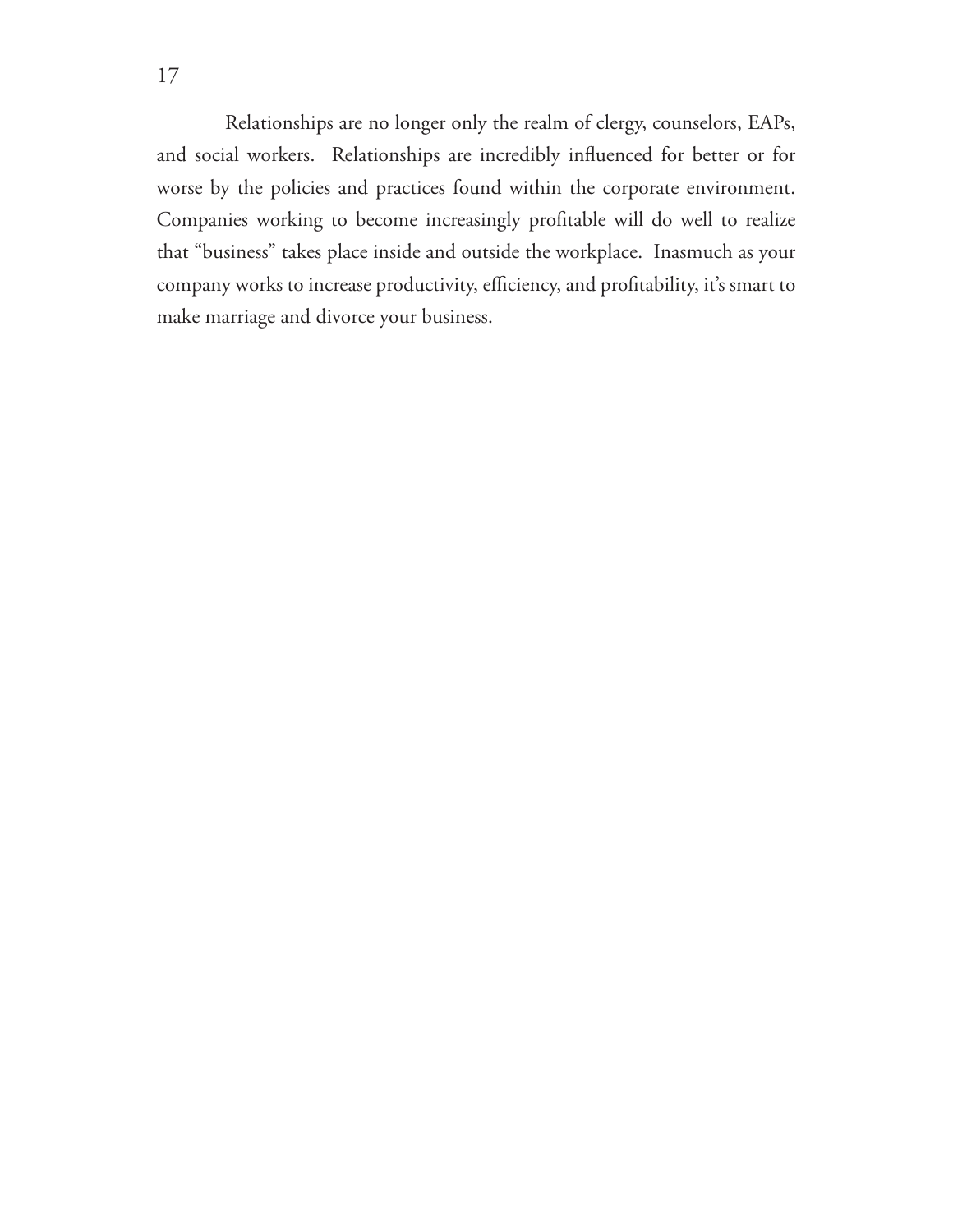### **REFERENCES**

Chinchilla, N., & Torres, E. (2006). "Why become a family-responsible employer?" International Center of Work and Family, IESE Business, School, University of Navarra. OP no 06/3.

Corporate Alliance to End Partner Violence. http://www.caepv.org/membercenter/fact\_display.asp?fs\_id=3. Accessed August 3, 2006.

Corporate Resource Council, 2002. "Do domestic partner benefits make good business sense?" http://www.corporateresourcecouncil.org/white\_papers.html

Corporate Resource Council. (2002). "How to promote healthy marriages." http://www.corporateresourcecouncil.org/white\_papers.html

Crouter, A., Bumpas, M., Head, M., & McHale, S. (2001). "Implications of overwork and overload for the quality of men's family relationships." *Journal of Marriage & Family*, 63, 404-416.

Curtis, J. (2006). *The Business of Love*. IOD Press: Florida.

Fagan, P., & Rector, R. (2000). *The Effects of Divorce in America*. Heritage Foundation.

Forthofer, M., Markman, H., Cox, M., Stanley, S., & Kessler, R. (1996). Associations between marital distress and work loss in a national sample. *Journal of Marriage & Family*, vol 58, 597-605.

Gallagher, M. (2002). "Why supporting marriage makes good business sense." Corporate Resource Council. http://www.corporateresourcecouncil.org/white\_ papers.html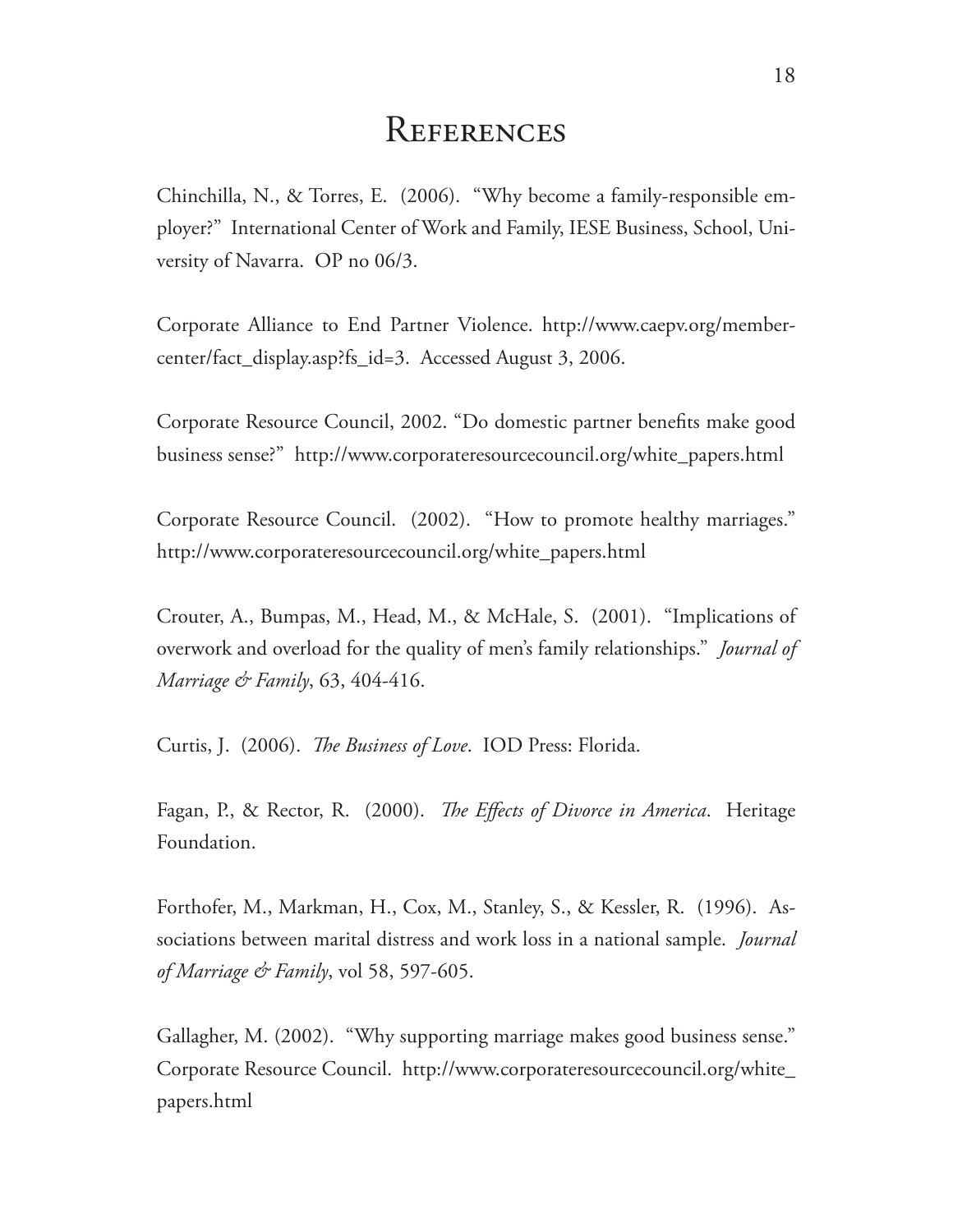Goetzl, R., Juday, T., & Ozminkowski, R. (1999). "A systematic review of return on investment (ROI) studies of corporate health and productivity management initiatives." AWHP's Worksite Health, summer, pp. 12-21.

Gunther, M. (2006). "The Green Machine." *Fortune Magazine*, August 7, 2006, vol 154, 42-57.

Lavy, G. (2002). "Why promote healthy marriages?" Corporate Resource Council. http://www.corporateresourcecouncil.org/white\_papers.html

Mueller, R. (2005). "The effect of marital dissolution on the labour supply of males and females: Evidence from Canada." *Journal of Socio-Economics*, 34, 787-809.

Nock, S. (2003). Nock, address at Smart Marriages Conference, Reno, NV, 2003.

Olson, D., & Olson-Sigg, A. (2000). *Empowering Couples: Building on your Strengths*. Minneapolis, MN: Life Innovations.

Potts, G. (1999). "Forming a family-friendly foundation." *Oklahoma Journal Record*.

Prevent.org, accessed July 21, 2006, article in newsletter citing study by AdvancePCS.

Schramm, D. (2006). "Individual and social costs of divorce in Utah." *Journal of Family & Economic Issues*, 27, 1-15.

Stewart, W., Ricci, J., Chee, E., Hahn, S., & Morganstein, D. (2003). "Cost of lost productive work time among US workers with depression." *Journal of the American Medical Association*, 289, 3135-3134.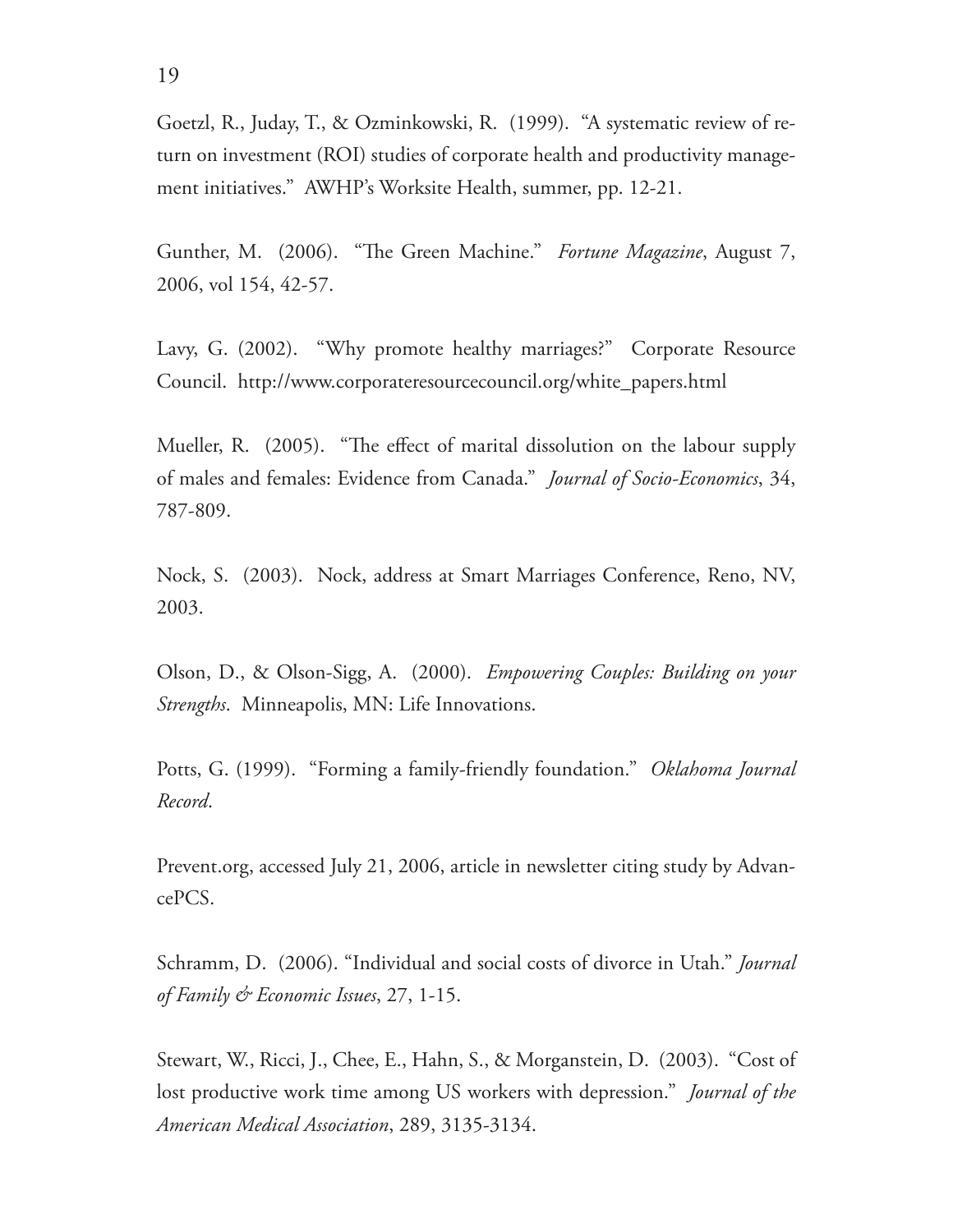U.S. Bureau of the Census, 2003.

U.S. Department of Health and Human Services, Substance Abuse and Mental Health Services Administration, Office of Applied Studies. (2004). National Survey on Drug Use and Health, 2002. Research Triangle Park, NC: Research Triangle Institute.

Tangri, R. (2003). "What stress costs." Special report produced by Chrysalis Performance Strategies, Inc. Nova Scotia, Canada.

Th ottam, J. (2005). "Reworking Work." *TIME Magazine*, July 18.

Velasquez-Manoff, M. (April 19, 2005). "Workplace stress: A \$300 billion problem for American business." Columbia News Service, Columbia University, New York.

Vermulst, A., & Dubas, J. (1999). "Job stress and family functioning: The mediating role for parental depression and the explaining role of emotional stability." Gedrag & Gezondheid: *Tijdschrift voor Psycholigie & Gezonheid*, 27, 96-102.

Waite, L., & Gallagher M. (2000). *The Case for Marriage: Why Married People Are Happier, Healthier, and Better Off Financially*. Doubleday books: New York.

Whisman, M., Uebelacker, L., & Bruce, M. (2006). "Longitudinal association between marital dissatisfaction and alcohol use disorders in a community sample." *Journal of Family Psychology*, 20, 164-167.

Wilbert, Lauren. (2006). "Proactive healthcare: disease management grows in popularity, specialization" *Minneapolis-St. Paul Business Journal*, 24, 13-14.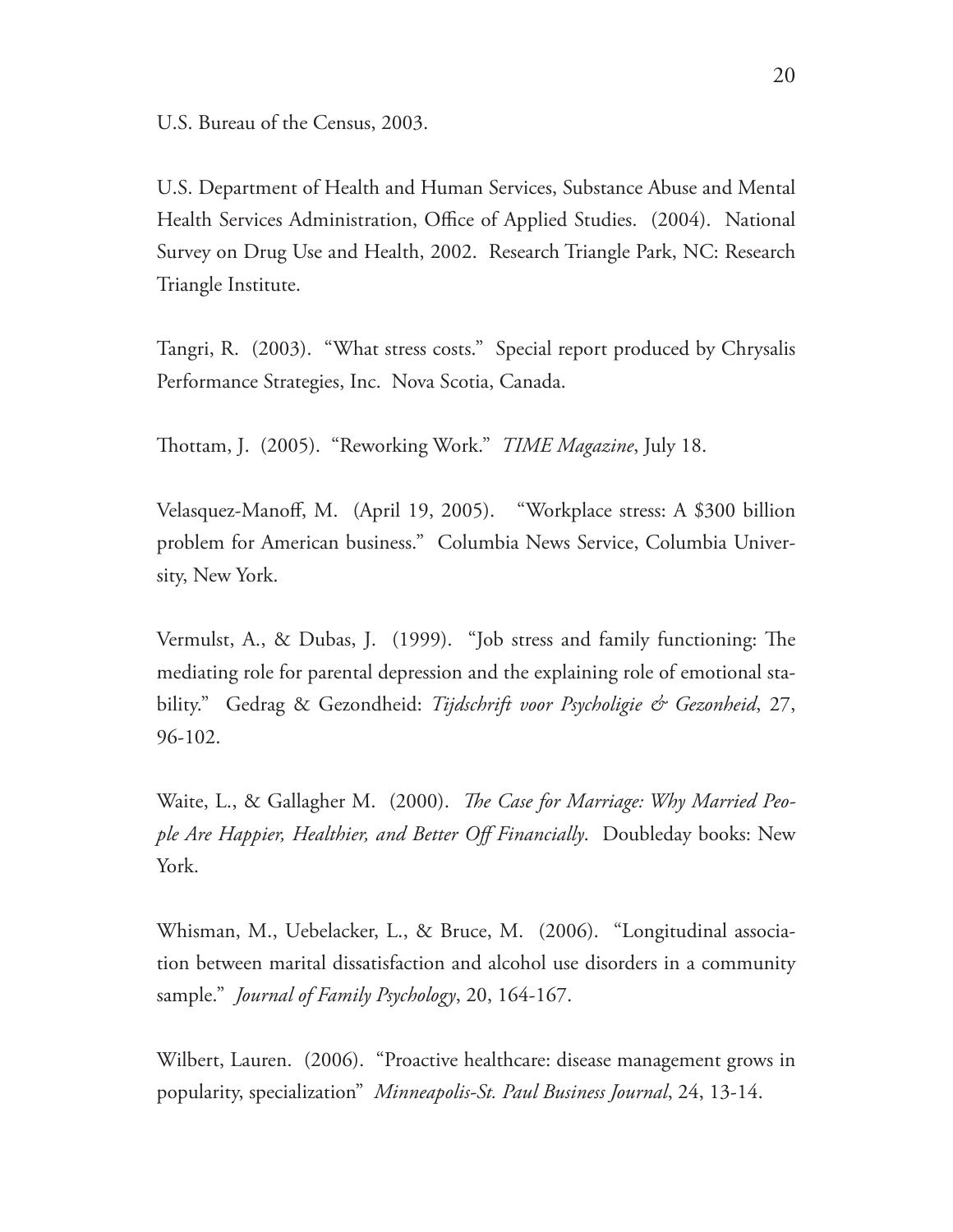### Appendix A

# STRENGTHS OF HAPPY COUPLES: A National Survey

David H. Olson & Amy Olson-Sigg (2000)

WHY IS IT THAT SOME COUPLES SEEM SO HAPPY, regardless of life situations, transitions, or circumstances they may encounter? Are they simply well-matched individuals? Are they doing something different from less-happy couples? What is their secret?

As reported in the book, *Empowering Couples: Building on Your Strengths*  (Olson & Olson-Sigg, 2000), an in-depth analysis using a marital inventory called "ENRICH" found distinct differences between 5,153 happily married and 5,127 unhappily married couples. The top five areas from ENRICH that best discriminated between happy and unhappy couples were (in rank order):

- 1. Communication
- 2. Couple flexibility
- 3. Couple closeness
- 4. Personality compatibility
- 5. Conflict resolution

In reviewing each of these five areas in greater detail, it would be easy to guess that the most important area distinguishing happy and unhappy couples is both people feeling good about their communication. Communication is the process of staying in touch and connected with each other. Whereas most happy couples (75%) feel good about the quality of their communication, unhappy couples seldom feel their communication is good enough (11%).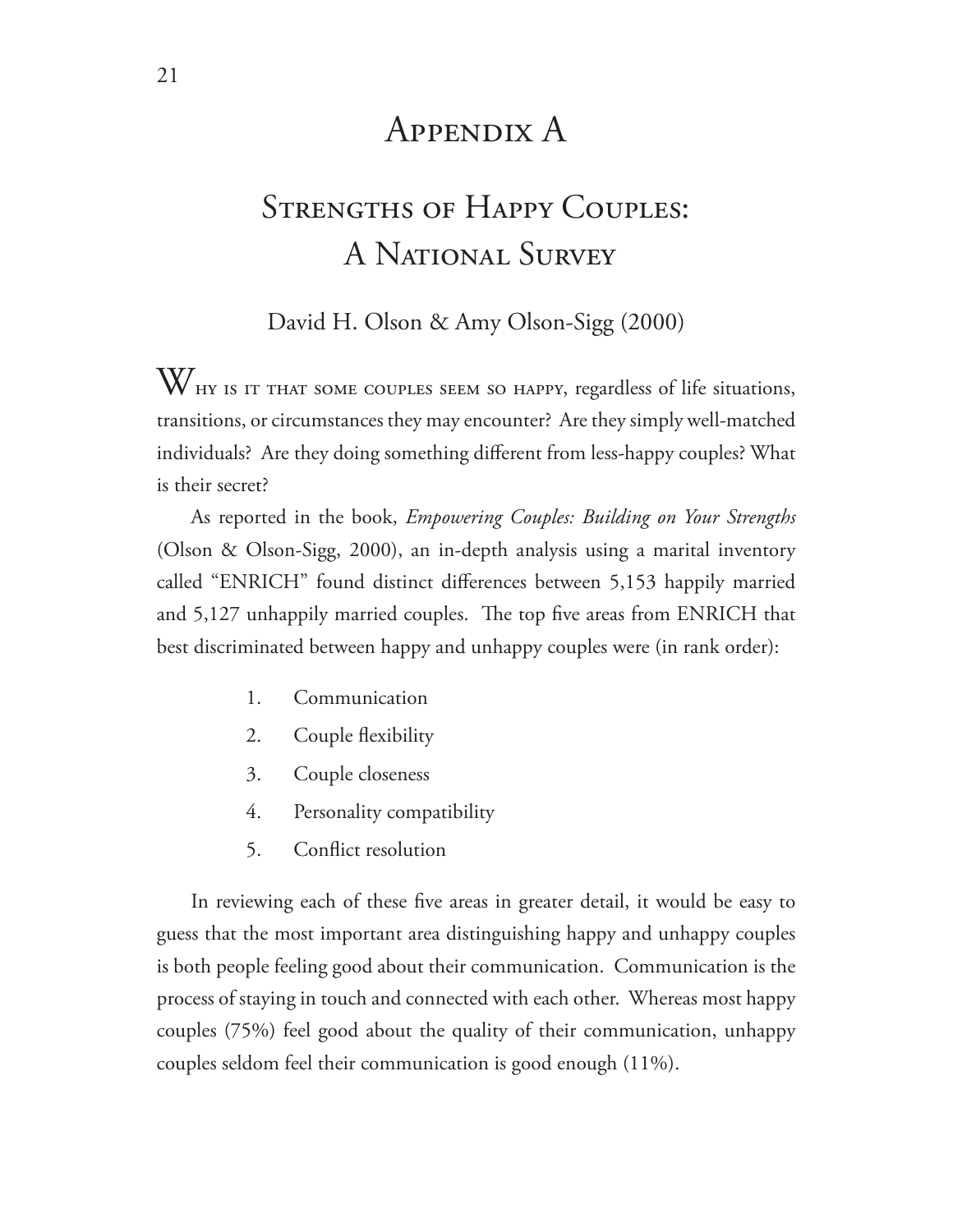

### Top Five Characteristics of Happy Versus Unhappy Married Couples

A major discovery was that couple flexibility was the second most important category distinguishing happy and unhappy couples. Couple flexibility reflects the capacity of a couple to change and adapt when necessary. Items focus on leadership issues and the ability to switch responsibilities and change rules. For 75% of happy couples, couple flexibility is a strength, whereas this is true for only 20% of unhappy couples.

Couple flexibility is becoming more important in our stressful and fastpaced society. Society puts more stress on couples and families and requires that they handle changes in their schedules and lifestyle. For example, who is going to pick up their 7 year-old from first grade that got sick? How are they going to handle the fact that the mother lost her full-time job? What happens when dad receives a promotion but it involves moving to another city? It is not surprising that most happy couples are more often able to adjust to change than unhappy couples.

Couple closeness is typically much higher in happy couples than unhappy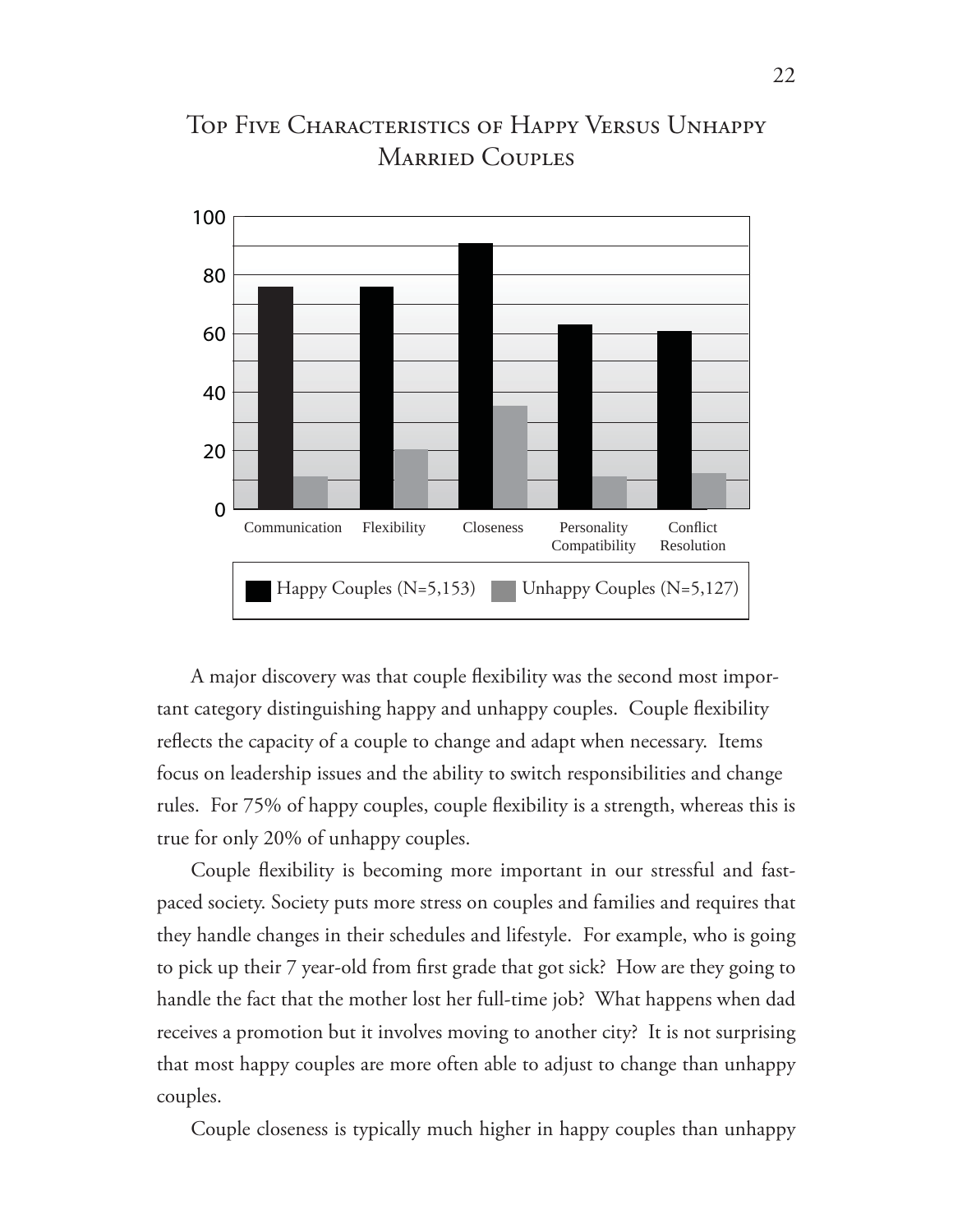couples (91% to 35%). Happy couples feel emotionally connected and balance their time together and apart. Spouses that help each other, spend time together, and express feelings of emotional closeness are typically happier.

Personality compatibility also increases couple satisfaction. Happy couples less often feel that their partner is moody and controlling and more often feel their partner has a positive attitude and is dependable. Happy couples are much more likely (63%) than unhappy couples (11%) to feel compatible with their partner's personality. Happy couples also feel their partner does not control them.

The ability to resolve conflict is another important characteristic of happy couples. Most happily married couples  $(61%)$  like how they handle conflict, while only 12% of unhappily married couples do so. Happy couples are much more likely to agree to feeling understood when discussing problems than unhappily married couples.

Happy couples also have a better sexual relationship, more joint leisure activities, more family and friends, better financial management and more agreement on spiritual beliefs than unhappy couples. Most happy couples have a good but not great sexual relationship (happy 81%; unhappy 26%), and they enjoy doing leisure activities together (66% happy; 25% unhappy). Happy couples have more connection with family and friends (happy 82%; unhappy 40%), better financial management (happy 69%; unhappy 25%), and more agreement on their spiritual beliefs (happy 81%; unhappy 46%).

These five characteristics are relationship skills that can easily be learned by a couple. While many programs teach communication and conflict resolution skills, the discovery of couple flexibility and couple closeness are two new areas that are key ingredients that are characteristic of happy couples. Personality compatibility is often a topic in workshops that focus on personality styles (i.e. Myers-Briggs) and how different personalities can work together more effectively.

*Go to www.prepare-enrich.com/research for more information about this study, which is based on the National Survey of Marital Strengths.*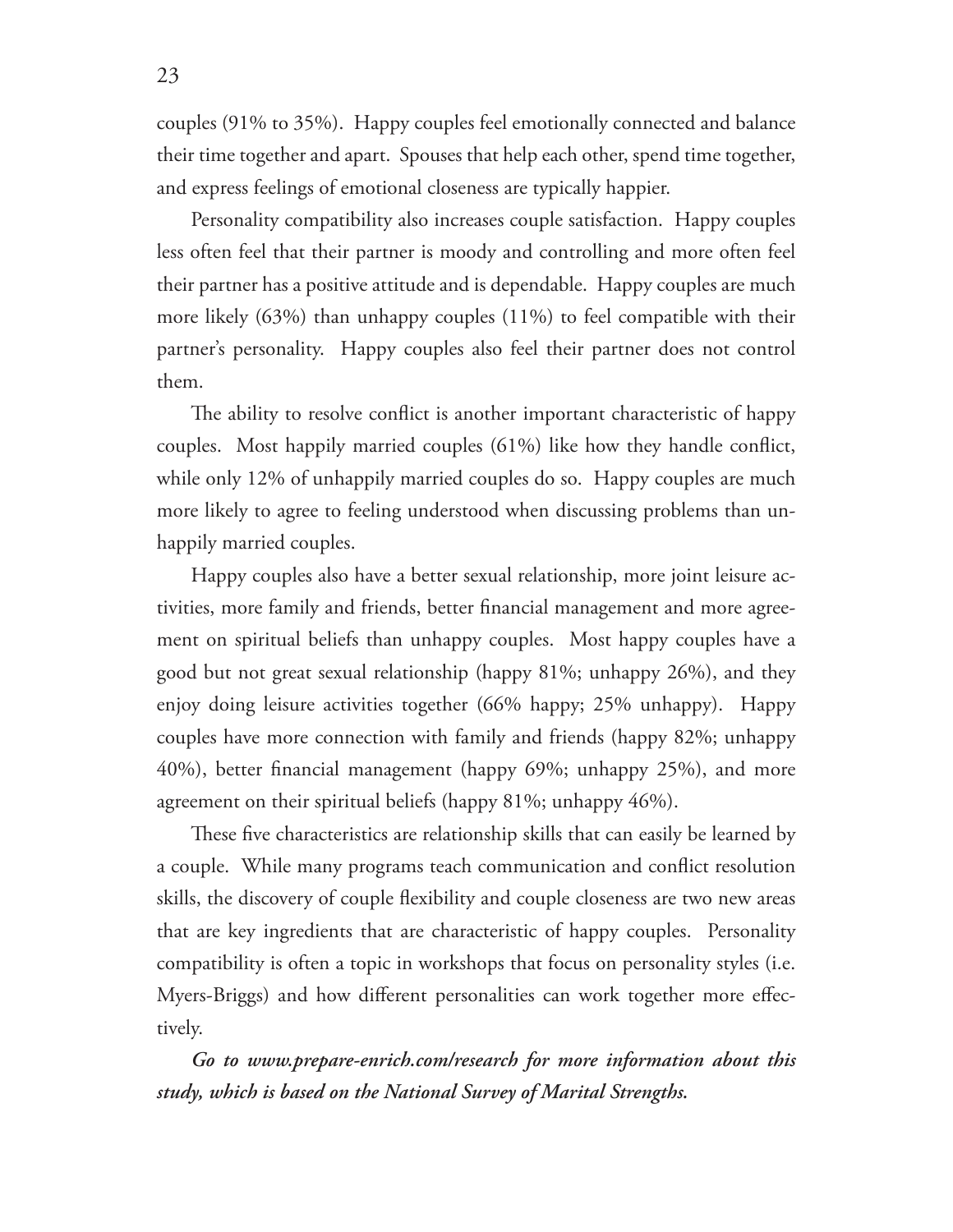# Appendix B Annual Cost of Divorce in the Workplace John Curtis, Ph.D.

Use this worksheet to begin quantifying the real cost of each divorcing employee in your organization. While it is often difficult to be precise about the hours lost in each category, estimating the impact over several employees increases the validity of the calculation process and increases the reliability of the cumulative financial impact of divorce to your organization.

| PRE-Divorce Costs (13 Week Period)                                                                                                                               | # of<br><b>Hours</b> | Hourly<br>Rate | <b>Total</b><br>Cost |
|------------------------------------------------------------------------------------------------------------------------------------------------------------------|----------------------|----------------|----------------------|
| Lost productivity of divorcing employee<br>-Divorcing employee performance at 50%-70%<br>-Time spent dealing with financial, psychological issues                | 130                  | \$20.00        | \$2,600              |
| Lost productivity of (3) peer/office staff<br>-Time spent gossiping and/or covering for distressed employee<br>-Increased/redistributed workload for employee(s) | 39                   | \$22.10        | \$862                |
| Lost productivity of supervisor<br>-Time spent dealing directly/indirectly with issues of<br>employee's performance                                              | 13                   | \$25.50        | \$332                |

### Case Study Example: Mid-level Salaried Executive

| <b>DURING Divorce Costs (26 Week Period)</b>                                                                                                                       | $#$ of<br><b>Hours</b> | Hourly<br>Rate | Total<br>Cost |
|--------------------------------------------------------------------------------------------------------------------------------------------------------------------|------------------------|----------------|---------------|
| Lost productivity of divorcing employee<br>-Divorcing employee performance at 50%-70%<br>-Time off dealing with legal, financial, psychological issues             | 130                    | \$20.00        | \$2,600       |
| Lost productivity of (3) peer/office staff<br>-Intermittent gossiping and/or covering for distressed employee<br>-Increased/redistributed workload for employee(s) | 39                     | \$22.10        | \$862         |
| Lost productivity of supervisor<br>-Time spent dealing directly/indirectly with issues of<br>employee's performance                                                | 13                     | \$25.50        | \$332         |

| POST-Divorce Costs (13 Week Period)                                                                                 | # of<br>Hours | Hourly<br>Rate | <b>Total</b><br>Cost |
|---------------------------------------------------------------------------------------------------------------------|---------------|----------------|----------------------|
| Lost productivity of divorcing employee<br>-Divorcing employee performance begins to return to normal               | 32.5          | \$20.00        | \$650                |
| Lost productivity of (3) peer/office staff<br>-Increased/redistributed workload for employee(s)                     | 6.5           | \$22.10        | \$144                |
| Lost productivity of supervisor<br>-Time spent dealing directly/indirectly with issues of<br>employee's performance | 3.25          | \$25.50        | \$83                 |

| Total cost of divorce per employee                            | \$8,465  |
|---------------------------------------------------------------|----------|
| Approximate # of employees divorcing each year                |          |
| <b>Total Cost of Divorcing Employees to Your Organization</b> | \$84,650 |

© 2006 IOD, Inc. • WWW.IODINC.COM • 1.877.493.7323 • jcurtis@iodinc.com Also at www.prepare-enrich.com/divorceformula.html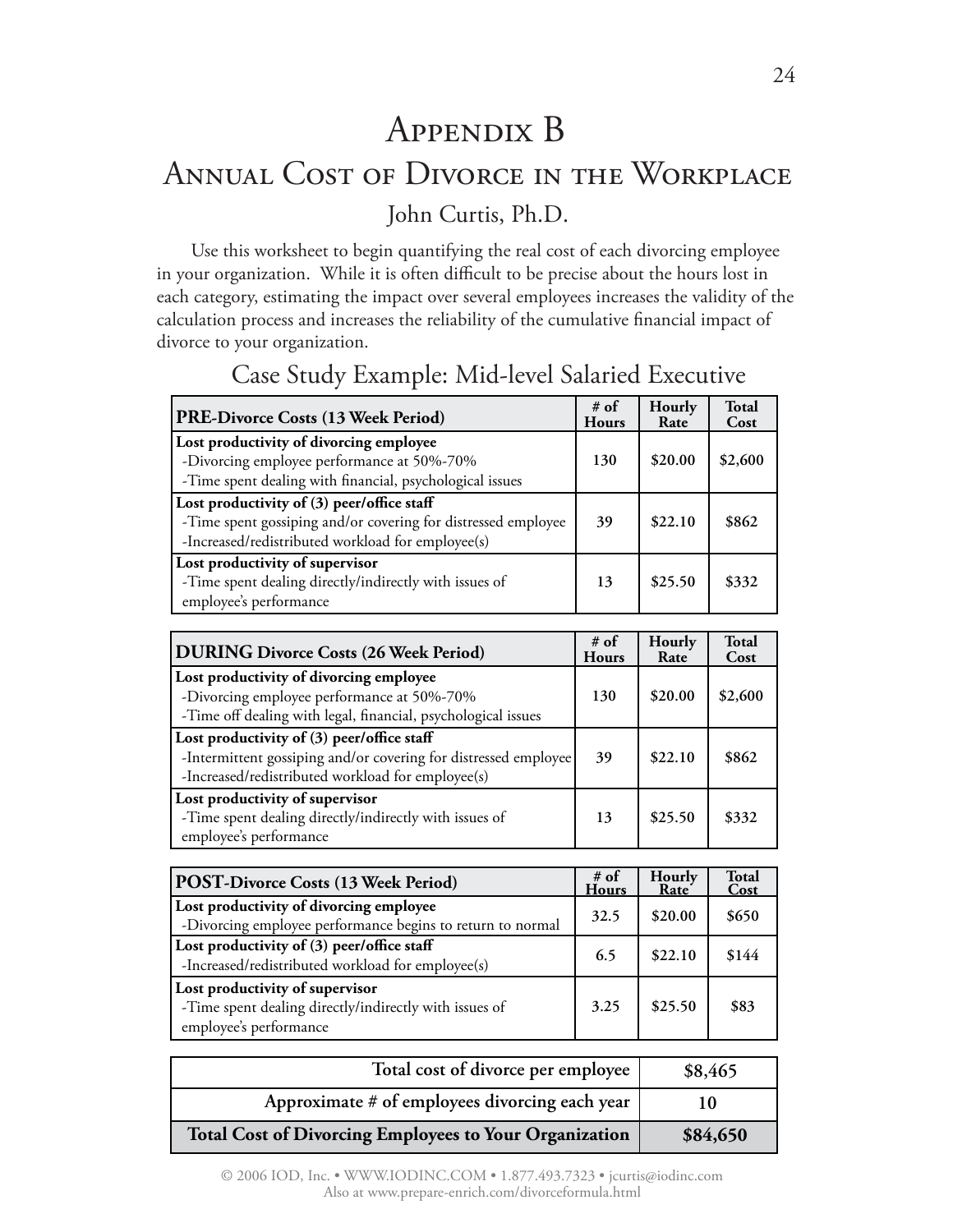### Case Study Example: Hourly Service Worker

| What is the employee's classification/job description?               | Front line worker |
|----------------------------------------------------------------------|-------------------|
| Employee's pay rate/ salary calculated on an hourly basis            |                   |
| $\left(\text{full time} = 2,080 \text{ hours} \text{ yearly}\right)$ | 8.00 / hr         |
| Peer/ office staff pay rate/ salary calculated on an hourly basis    | \$10.00 / hr      |
| Employee's supervisor pay rate/ salary calculated on an hourly basis | \$20.00 / hr      |

| PRE-Divorce Costs (13 Week Period)                                                                                                                               | # of<br><b>Hours</b> | Hourly<br>Rate | <b>Total</b><br>Cost |
|------------------------------------------------------------------------------------------------------------------------------------------------------------------|----------------------|----------------|----------------------|
| Lost productivity of divorcing employee<br>-Divorcing employee performance at 50%-70%<br>-Time spent dealing with financial, psychological issues                | 130                  | \$8.00         | \$1,040              |
| Lost productivity of (3) peer/office staff<br>-Time spent gossiping and/or covering for distressed employee<br>-Increased/redistributed workload for employee(s) | 39                   | \$10.00        | \$390                |
| Lost productivity of supervisor<br>-Time spent dealing directly/indirectly with issues of<br>employee's performance                                              | 13                   | \$20.00        | \$260                |

| <b>DURING Divorce Costs (26 Week Period)</b>                                                                                                                       | $#$ of<br><b>Hours</b> | Hourly<br>Rate | <b>Total</b><br>Cost |
|--------------------------------------------------------------------------------------------------------------------------------------------------------------------|------------------------|----------------|----------------------|
| Lost productivity of divorcing employee<br>-Divorcing employee performance at 50%-70%<br>-Time off dealing with legal, financial, psychological issues             | 130                    | \$8.00         | \$1,040              |
| Lost productivity of (3) peer/office staff<br>-Intermittent gossiping and/or covering for distressed employee<br>-Increased/redistributed workload for employee(s) | 39                     | \$10.00        | \$390                |
| Lost productivity of supervisor<br>-Time spent dealing directly/indirectly with issues of<br>employee's performance                                                | 13                     | \$20.00        | \$260                |

| POST-Divorce Costs (13 Week Period)                                                                                 | # of<br><b>Hours</b> | Hourly<br>Rate <sup>®</sup> | <b>Total</b><br>Cost |
|---------------------------------------------------------------------------------------------------------------------|----------------------|-----------------------------|----------------------|
| Lost productivity of divorcing employee<br>-Divorcing employee performance begins to return to normal               | 32.5                 | \$8.00                      | \$260                |
| Lost productivity of (3) peer/office staff<br>-Increased/redistributed workload for employee(s)                     | 6.5                  | \$10.00                     | \$65                 |
| Lost productivity of supervisor<br>-Time spent dealing directly/indirectly with issues of<br>employee's performance | 3.25                 | \$20.00                     | \$65                 |

| Total cost of divorce per employee                            | \$3,770  |
|---------------------------------------------------------------|----------|
| Approximate # of employees divorcing each year                |          |
| <b>Total Cost of Divorcing Employees to Your Organization</b> | \$37,700 |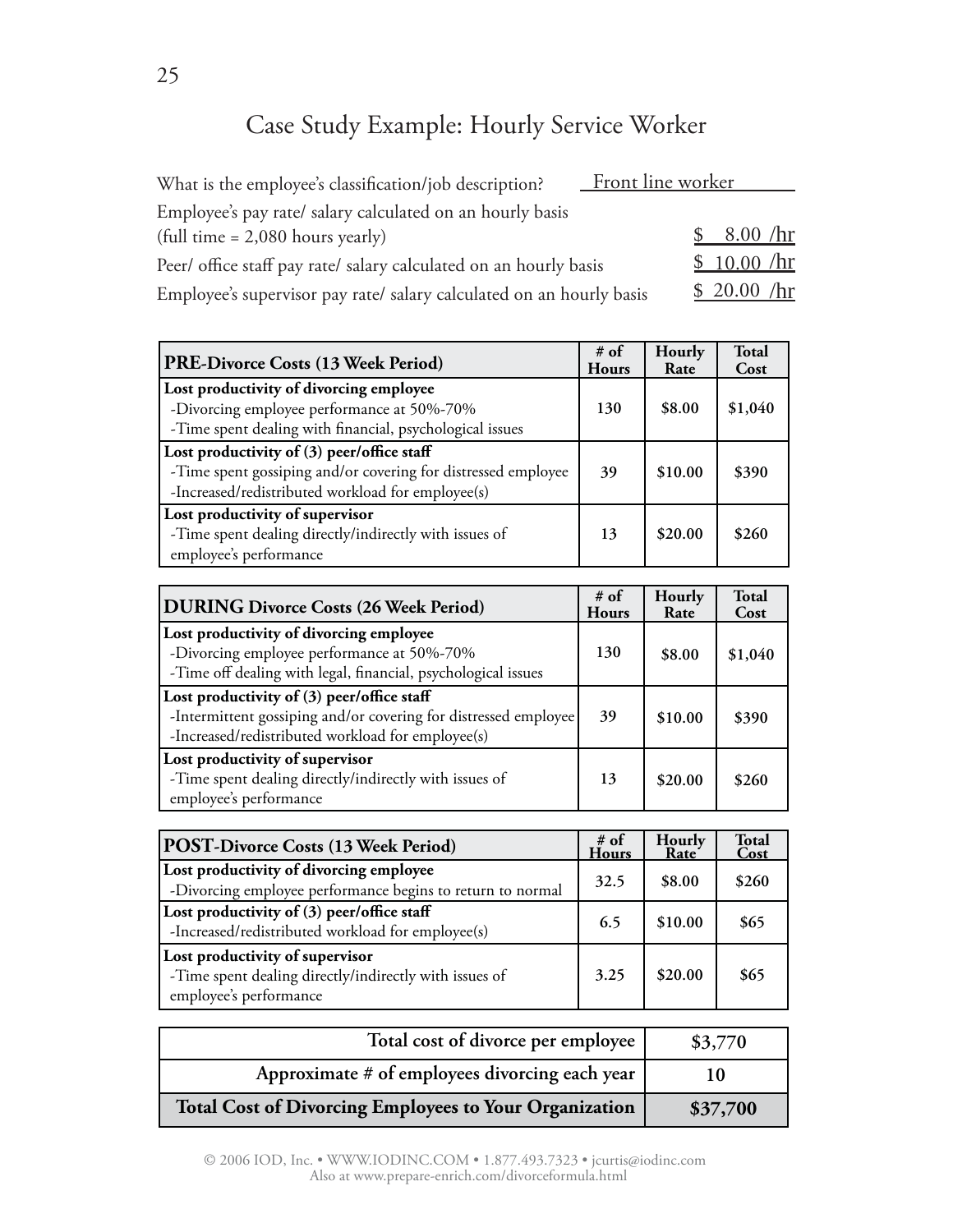### Case Study Example: Your Company

| What is the employee's classification/job description?               |     |
|----------------------------------------------------------------------|-----|
| Employee's pay rate/ salary calculated on an hourly basis            |     |
| $\left(\text{full time} = 2,080 \text{ hours yearly}\right)$         |     |
| Peer/ office staff pay rate/ salary calculated on an hourly basis    | 'hr |
| Employee's supervisor pay rate/ salary calculated on an hourly basis | /hr |

| PRE-Divorce Costs (13 Week Period)                            | # of<br><b>Hours</b> | Hourly<br>Rate | <b>Total</b><br>Cost |
|---------------------------------------------------------------|----------------------|----------------|----------------------|
| Lost productivity of divorcing employee                       |                      |                |                      |
| -Divorcing employee performance at 50%-70%                    |                      |                |                      |
| -Time spent dealing with financial, psychological issues      |                      |                |                      |
| Lost productivity of (3) peer/office staff                    |                      |                |                      |
| -Time spent gossiping and/or covering for distressed employee |                      |                |                      |
| -Increased/redistributed workload for employee(s)             |                      |                |                      |
| Lost productivity of supervisor                               |                      |                |                      |
| -Time spent dealing directly/indirectly with issues of        |                      |                |                      |
| employee's performance                                        |                      |                |                      |

| <b>DURING Divorce Costs (26 Week Period)</b>                    | # of<br><b>Hours</b> | Hourly<br>Rate | <b>Total</b><br>Cost |
|-----------------------------------------------------------------|----------------------|----------------|----------------------|
| Lost productivity of divorcing employee                         |                      |                |                      |
| -Divorcing employee performance at 50%-70%                      |                      |                |                      |
| -Time off dealing with legal, financial, psychological issues   |                      |                |                      |
| Lost productivity of (3) peer/office staff                      |                      |                |                      |
| -Intermittent gossiping and/or covering for distressed employee |                      |                |                      |
| -Increased/redistributed workload for employee(s)               |                      |                |                      |
| Lost productivity of supervisor                                 |                      |                |                      |
| -Time spent dealing directly/indirectly with issues of          |                      |                |                      |
| employee's performance                                          |                      |                |                      |

| POST-Divorce Costs (13 Week Period)                        | # of<br><b>Hours</b> | <b>Hourly</b><br>Rate | Total<br>Cost |
|------------------------------------------------------------|----------------------|-----------------------|---------------|
| Lost productivity of divorcing employee                    |                      |                       |               |
| -Divorcing employee performance begins to return to normal |                      |                       |               |
| Lost productivity of (3) peer/office staff                 |                      |                       |               |
| -Increased/redistributed workload for employee(s)          |                      |                       |               |
| Lost productivity of supervisor                            |                      |                       |               |
| -Time spent dealing directly/indirectly with issues of     |                      |                       |               |
| employee's performance                                     |                      |                       |               |

| Total cost of divorce per employee                            |  |
|---------------------------------------------------------------|--|
| Approximate # of employees divorcing each year                |  |
| <b>Total Cost of Divorcing Employees to Your Organization</b> |  |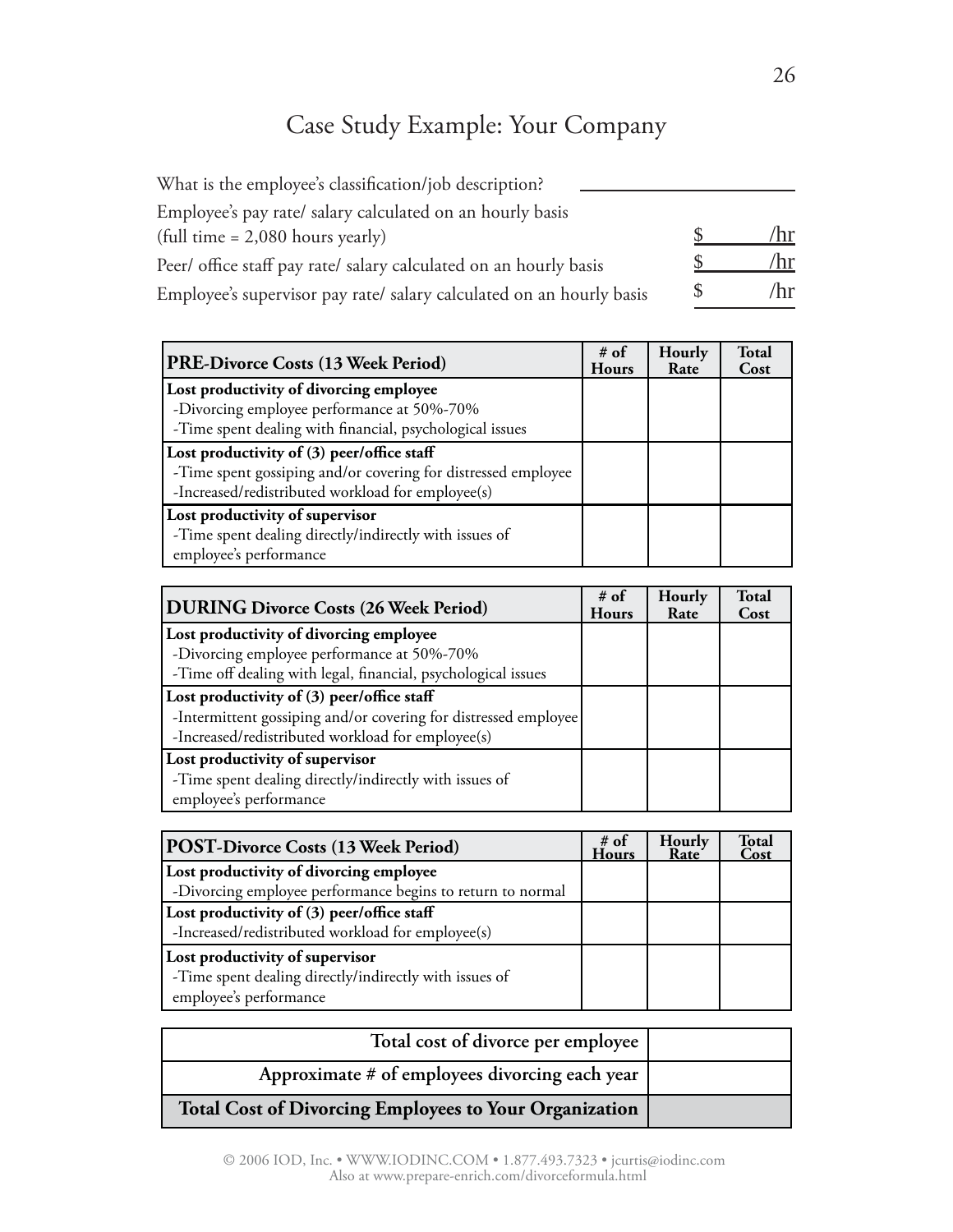### Appendix C

# Comparison of the Most & Least PRODUCTIVE DEPARTMENTS

David H. Olson, Ph.D. (2006)

### Executive Summary

THIS STUDY COMPARED THE MOST AND LEAST PRODUCTIVE DEPARTMENTS in ten companies ranging from small businesses to a few large corporations. Each corporation was asked to select their most and least productive departments, and of that pool of employees, 15-20 persons were selected to take the Coping & Stress Profile (CSP). A total of 411 persons completed the CSP, with 208 from the most productive and 203 from the least productive departments.

The CSP contains four profiles, one for each area of life (personal, work, couple, and family). Each profile assesses stress, four coping resources (problem solving, communication, closeness, and flexibility), and satisfaction in each of the four areas of life. Since there are four areas of life and four major resources in those areas, there are 16 possible coping resources that a person can use to better manage stress in his or her life.

The general hypothesis was that *the most productive department would have lower work stress, higher work satisfaction, and higher scores on the 16 coping resources.*

The findings indicated no significant difference in the stress level of the most and least productive departments—both had generally high levels of work stress. But the most productive departments had significantly higher work satisfaction, almost twice as high as the least productive departments.

The most productive departments had significantly higher scores in 10 of 16 coping resources as compared to the least productive departments (see figure next page). Ten of the relationship resources came from all four areas of their life—two from Personal, two from Work, three from Couple and three from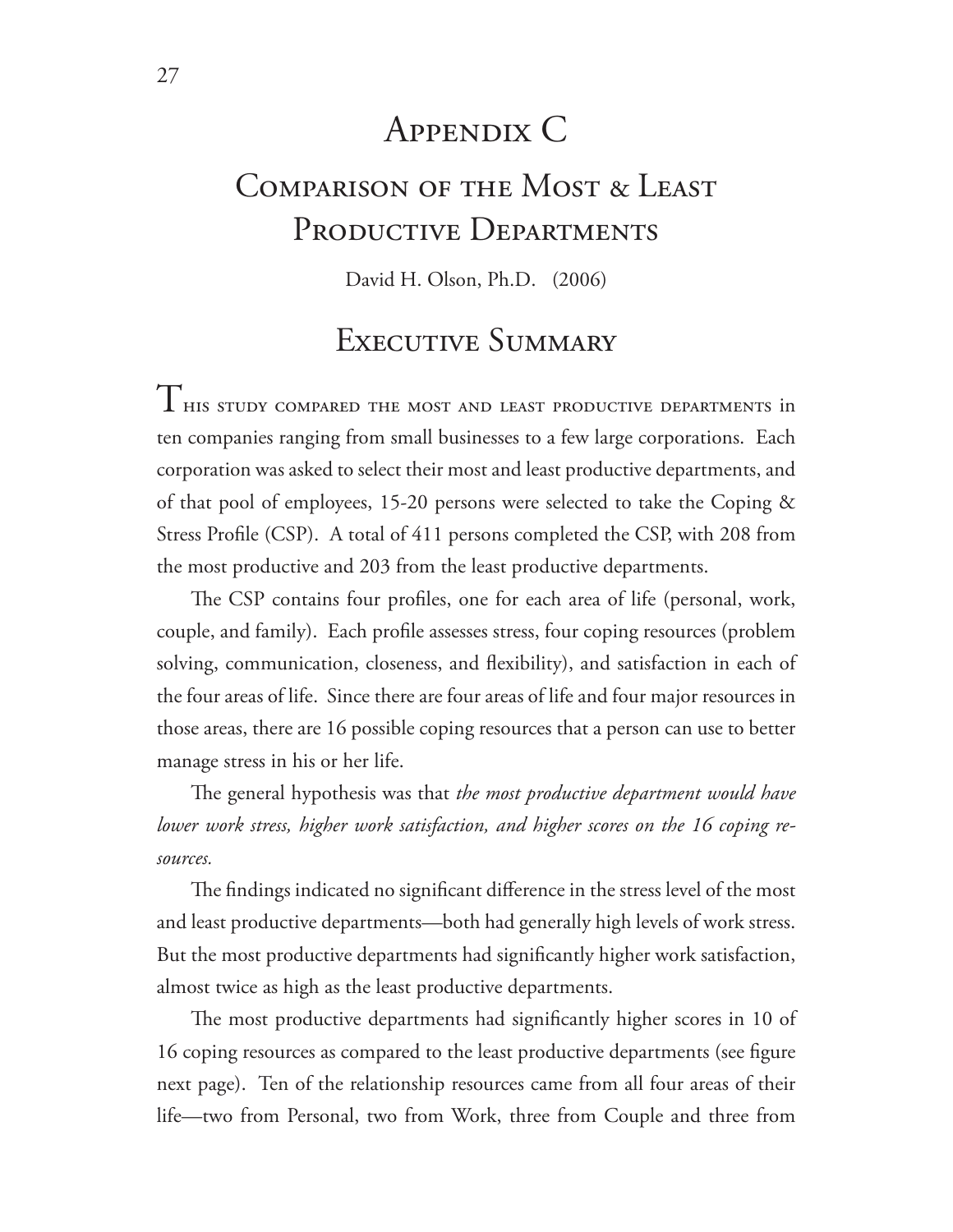Family. The importance of resources from marriage and family is that six of the 10 resources were from the couple and family system.



CHARACTERISTICS OF PRODUCTIVE DEPARTMENTS

This study clearly demonstrates the interconnection and importance of each area of life—especially the couple and family relationships—in productivity and satisfaction at work. While both the most and least productive groups had relatively high stress, the most productive group had higher work satisfaction because they used significantly more relationship resources, especially from their couple and family relationships.